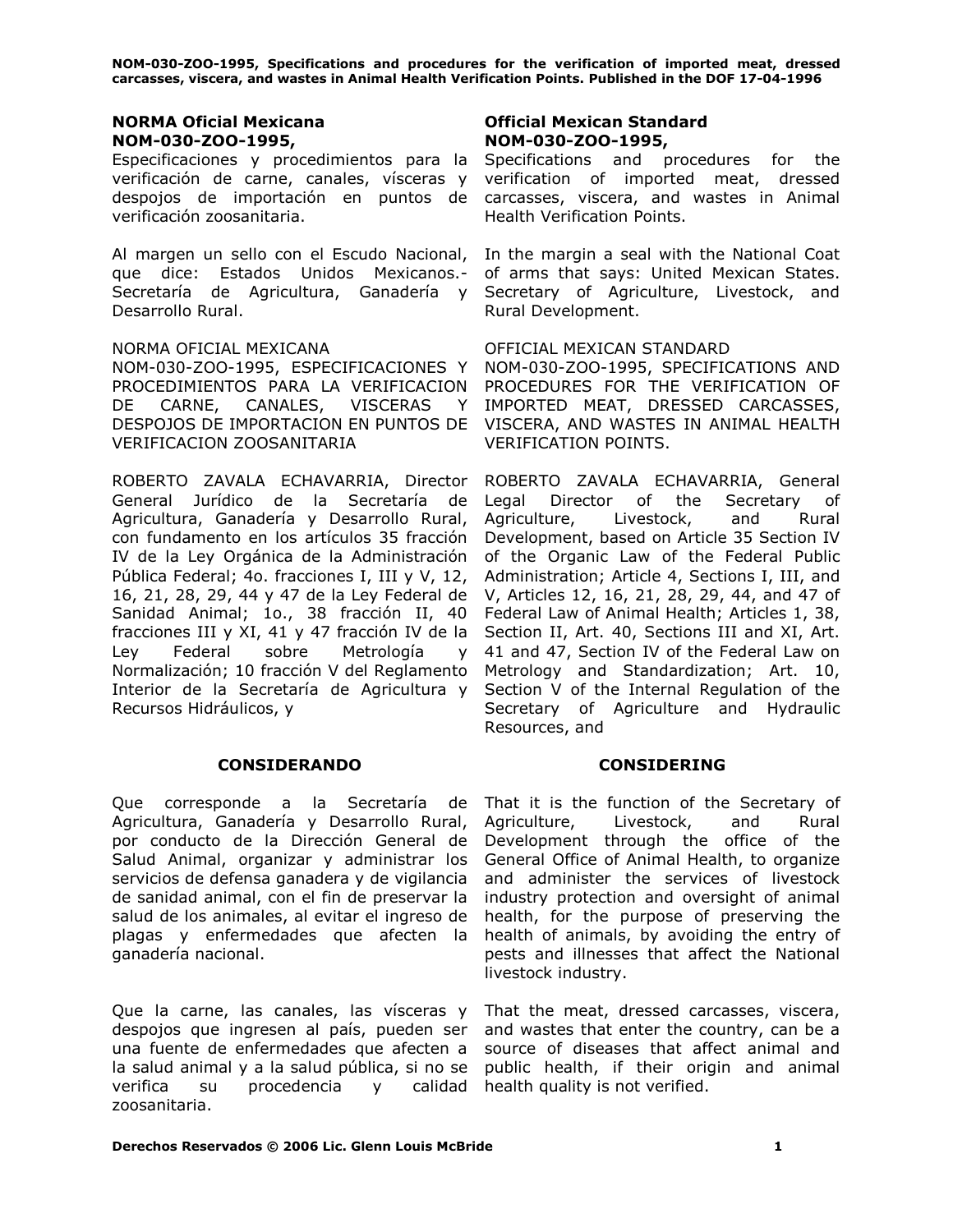Que nuestro país sólo permite la importación de carne, canales, vísceras y despojos procedentes de plantas que cumplan con los requisitos que se exigen a las plantas mexicanas en el país de que se trate y que provengan de aquellos países en los que no haya presencia de fiebre aftosa, encefalopatía espongiforme bovina u otras enfermedades exóticas para nuestra ganadería.

Que los importadores de productos cárnicos cada día son más conscientes de que en México debe prevalecer la condición zoosanitaria con objeto de hacer más productivos a los hatos ganaderos.

Que de acuerdo a las estadísticas que se llevan a cabo en las Unidades de Inspectoría Fitozoosanitaria en puertos marítimos, aeropuertos internacionales y fronteras, se ha podido comprobar el incremento de la eficiencia en las importaciones de carne, canales, vísceras y despojos, lo que ha tenido como consecuencia que cada día los rechazos por parte de los inspectores sean menores.

Que los establecimientos que operan dentro del sistema Tipo Inspección Federal y que son controlados por esta dependencia, cuentan con instalaciones adecuadas para el sacrificio, refrigeración, congelación y procesamiento de animales vivos, canales y carne, de acuerdo a las especificaciones internacionales y a la supervisión permanente de médicos veterinarios oficiales altamente calificados, quienes constatan el cumplimiento de las disposiciones en materia de sanidad animal.

Que con fecha 1 de marzo de 1995, se publicó en el **Diario Oficial de la Federación** el Proyecto de Norma Oficial Mexicana NOM-030-ZOO-1994, Especificaciones para la verificación de carne, canales, vísceras y despojos en puntos de verificación zoosanitaria y que el 21 de agosto de 1995, se publicaron las Respuestas a los comentarios recibidos, respecto del Proyecto de Norma Oficial

That our country only permits the import of meat, dressed carcasses, viscera, and wastes originating from plants that comply with the requirements that are required from Mexican plants in the country in question and that proceed from those countries in which the presence of swine fever, Bovine Spongiform Encephalopathy (BSE) or other exotic illnesses for our livestock industry.

That the importers of meat products every day are more conscious that in Mexico the animal health condition must prevail for the purpose of making livestock herds more productive.

That according to the statistics maintained by the Units of Animal Health Inspection in maritime ports, international airports and borders, it has been possible to verify the growth of the efficiency in imports of meat, dressed carcasses, viscera, and wastes, which has had as a consequence that each day the rejections by the inspectors is less.

That the establishments that operate within the Federal Inspection Type system and that are controlled by this department, have installations for the slaughter, refrigeration, freezing, and processing of live animals, dressed carcasses, and meat, according to the international specifications and to the permanent supervision of official highly qualified veterinary doctors, who verify compliance to the provisions in the area of animal health.

Mexicana antes señalado, a través del Standard, through the same informative That on the  $1<sup>st</sup>$  of March of 1995, the Project of Official Mexican Standard, NOM-030- ZOO-1994, Specifications for the verification of meat, dressed carcasses, viscera, and wastes in animal health verification points was published in the **Official Daily of the Federation** and that on the 21<sup>st</sup> of August of 1995, the Responses to the comments received were published with respect to the aforementioned Project of Official Mexican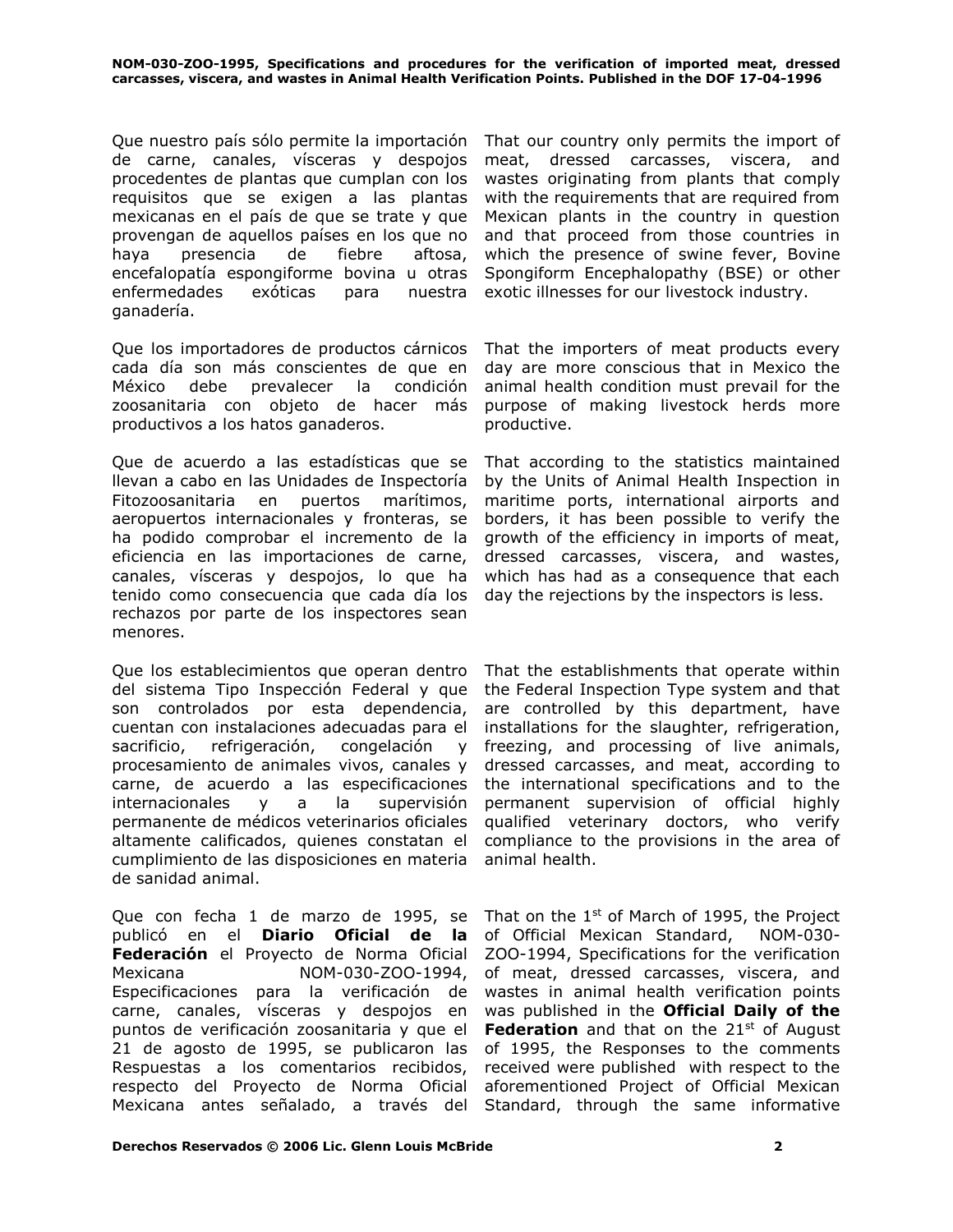mismo órgano informativo. entre entre en la publication.

Que en virtud de lo dispuesto por los artículos 26 y 27 de la Ley de Comercio Exterior, así como en el Acuerdo que establece la clasificación y codificación de mercancías cuya importación está sujeta a regulación por parte de la Secretaría de Agricultura, Ganadería y Desarrollo Rural, publicado en el **Diario Oficial de la Federación** el 30 de diciembre de 1995, ya no es necesario incorporar en la norma el apéndice "A" Normativo contenido en el proyecto inicial, toda vez que las fracciones arancelarias de las mercancías sujetas a verificación en frontera, ya están contenidas en el acuerdo citado.

Que por todo lo anterior y en virtud del proceso legal indicado en los dos párrafos anteriores, he tenido a bien expedir la Norma Oficial Mexicana,

NOM-030-ZOO-1995, ESPECIFICACIONES Y PROCEDIMIENTOS PARA LA VERIFICACION DE CARNE, CANALES, VISCERAS Y DESPOJOS DE IMPORTACION EN PUNTOS DE VERIFICACION ZOOSANITARIA

### **INDICE INDEX**

- 
- 2. REFERENCIAS 2. REFERENCES
- 3. DEFINICIONES Y ABREVIATURAS 3. DEFINITIONS AND ABBREVIATIONS
- 4. DISPOSICIONES GENERALES 4. GENERAL PROVISIONS
- 5. VERIFICACION 5. VERIFICATION
- 6. DISPOSICIONES COMPLEMENTARIAS 6. COMPLEMENTARY PROVISIONS
- 7. RECHAZOS 7. REJECTIONS
- 8. SANCIONES 8. SANCTIONS
- 9. CONCORDANCIA CON NORMAS INTERNACIONALES
- 10. BIBLIOGRAFIA 10. BIBLIOGRAPHY
- 11. DISPOSICIONES TRANSITORIAS 11. TRANSITIONAL PROVISIONS

1.1. La presente Norma es de observancia obligatoria en todo el territorio nacional y tiene por objeto establecer el procedimiento y las especificaciones técnicas para la verificación de los productos, al amparo de las fracciones arancelarias que se detallan en el Acuerdo que establece la clasificación y codificación de mercancías cuya importación and codification of goods the importation of

That in virtue of the provision in the Articles 26 and 27 of the Foreign Commerce Law, as well as in the Agreement that establishes the classification and codification of goods the importation of which is subject to regulation on the part of the Secretary of Agriculture, Livestock, and Rural Development, published in the **Official Daily of the Federation** on the 30th of December of 1995, it now is not required to incorporate in the Standard, Appendix Standardization "A" contained in the initial project, whenever the tariff classifications of the goods subject to verification in the border, already are contained in the aforementioned agreement.

That because of the aforementioned and in virtue of the legal process indicated in the two latter paragraphs, I have seen fit to issue the Official Mexican Standard,

NOM-030-ZOO-1995, SPECIFICATIONS AND PROCEDURES FOR THE VERIFICATION OF IMPORTED MEAT, DRESSED CARCASSES, VISCERA, AND WASTES IN ANIMAL HEALTH VERIFICATION POINTS.

- 1. OBJETIVO Y CAMPO DE APLICACION 1. OBJECTIVE AND FIELD OF APPLLICATION
	-
	-
	-
	-
	-
	-
	-
	- 9. CONCORDANCE WITH INTERNATIONAL **STANDARDS**
	-
	-

### **1. Objetivo y campo de aplicación 1. Objective and Field of Application**

1.1. The present Standard is of obligatory observance in all the national territory and has the objective of establishing the procedure and technical specifications for the verification of the products, supported by the tariff classifications that are detailed in the Agreement that establishes the classification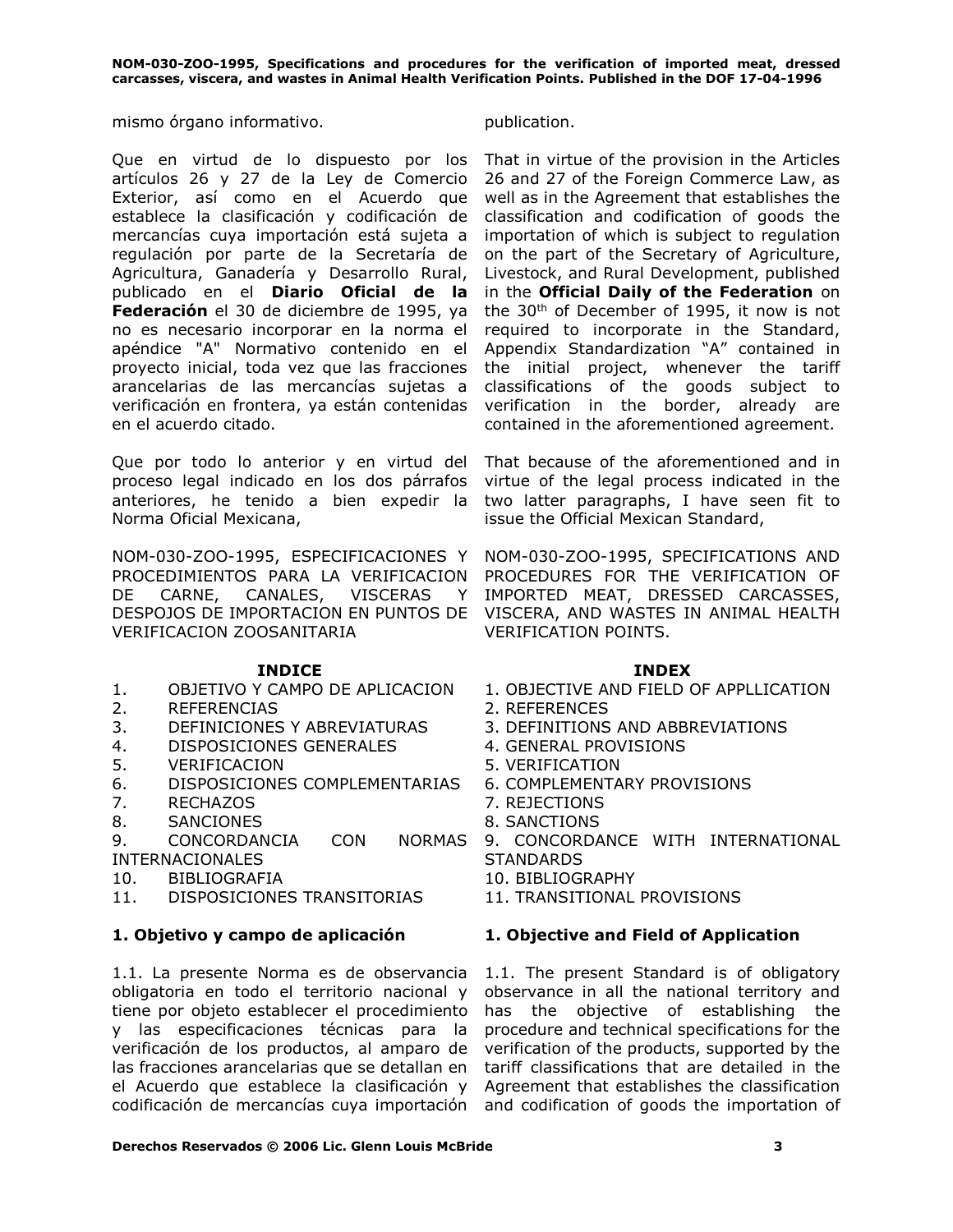está sujeta a regulación por parte de la which are subject to regulation on the part Secretaría de Agricultura, Ganadería y Desarrollo Rural, con el fin de verificar que los productos no constituyen un riesgo zoosanitario y que sean de óptima calidad higiénico-sanitaria para el consumo humano. Esta Norma es aplicable en los puntos de verificación autorizados por la Secretaría de Agricultura, Ganadería y Desarrollo Rural, que cuenten con la infraestructura necesaria para la verificación.

1.2. La vigilancia y aplicación de las disposiciones previstas en esta Norma, compete a la Dirección General de Salud Animal, a la Dirección General de Inspección Fitozoosanitaria en Puertos, Aeropuertos y Fronteras, así como a las Delegaciones de la Secretaría de Agricultura, Ganadería y Desarrollo Rural, en el ámbito de sus respectivas atribuciones y circunscripciones territoriales.

### **2. Referencias 2. References**

La presente Norma se complementa con las siguientes normas oficiales mexicanas:

### **NOM-004-ZOO-1994,**

Control de residuos tóxicos en carne, grasa, hígado y riñón de bovinos, equinos, porcinos y ovinos.

**NOM-008-SCFI-1993,** sistema general de unidades de medida.

**NOM-009-ZOO-1994,** Proceso sanitario de **NOM-009-ZOO-1994**, sanitary processing la carne.

**NOM-018-ZOO-1994,** Médicos veterinarios aprobados como unidades de verificación facultados para prestar servicios oficiales en materia zoosanitaria.

las siguientes definiciones:

3.1. Aliño: Es el proceso mediante el cual se quita del animal la piel en caso de animales con pelo, plumas, cabeza, vísceras y patas, pudiendo quedar adheridos a la canal los viscera, and feet; the kidneys can be left

of the Secretary of Agriculture, Livestock, and Rural Development, for the purposing of verifying that the products do not constitute an animal health risk and are of the best hygienic-sanitary quality for human consumption. This Standard is applicable in the Verification Points authorized by the Secretary of Agriculture, Livestock, and Rural Development that have the infrastructure necessary for the verification.

1.2. The oversight and application of the provisions detailed in this Standard, are the responsibility of the General Office of Animal Health, the General Office of Animal Health Inspection in Ports, Airports, and Borders, as well as the Delegations of the Secretary of Agriculture, Livestock, and Rural Development, in the scope of their respective authority and territorial responsibilities.

The present Standard is complemented with the following Official Mexican Standards:

### **NOM-004-ZOO-1994,**

Control of toxic wastes in meat, fat, liver, and kidney in cattle, horses, pigs, and sheep.

**NOM-008-SCFI-1993,** General system of units of measure.

of meat.

### **NOM-018-ZOO-1994,**

Veterinary doctors approved as Units of Verification empowered for rendering official services in animal health matters.

### **3. Definiciones y abreviaturas 3. Definitions and abbreviations**

Para los efectos de esta Norma se establecen For the purposes of this Standard, the following definitions are established:

> 3.1. Dressing: Is the process through which the hide is removed from the animal in the case of animals with hair, feathers, head,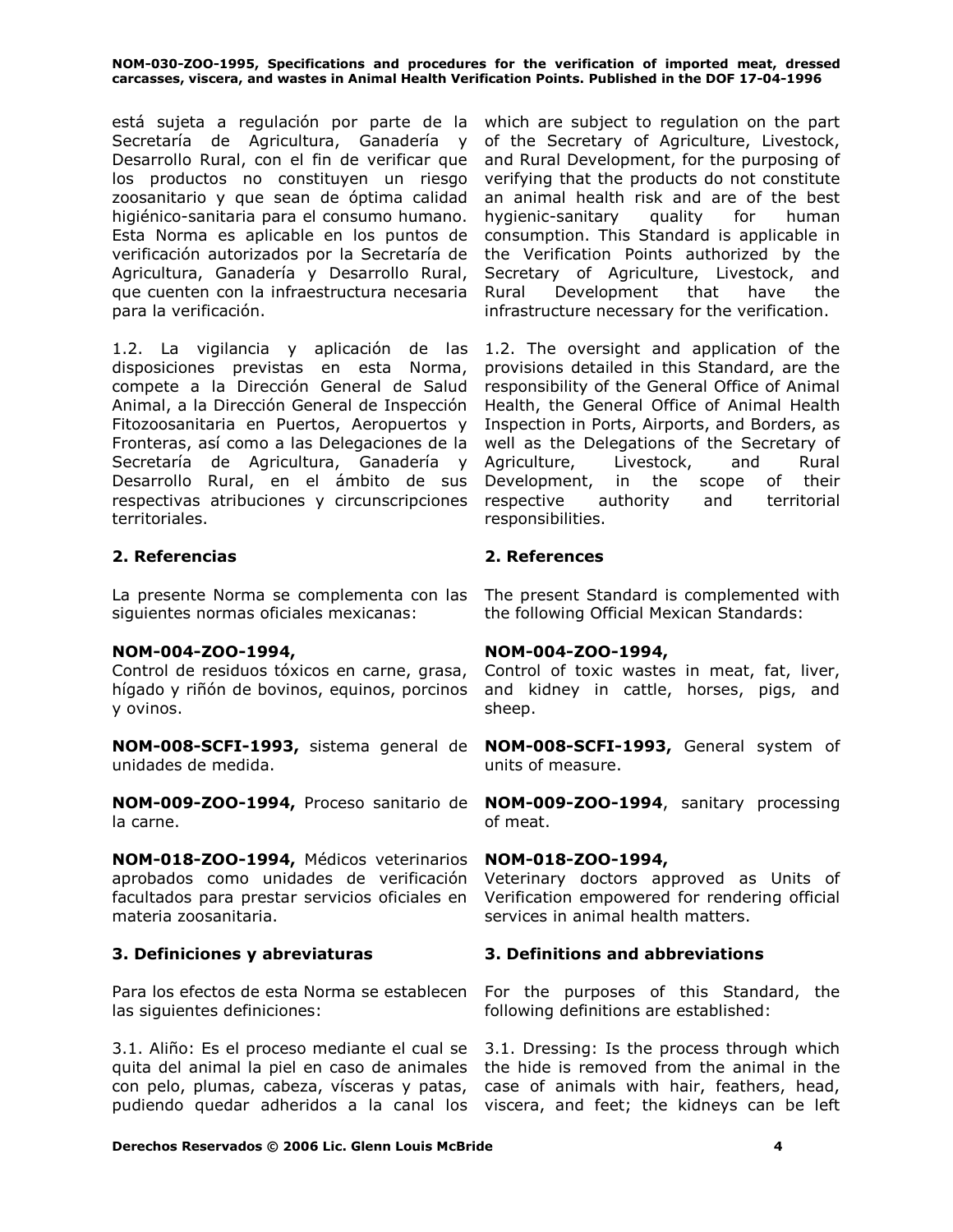3.2. Canal: El cuerpo del animal desprovisto de piel, cerdas o plumas, vísceras, patas y cabeza, a excepción de las de cerdo, las cuales pueden presentar la cabeza.

3.3 Características organolépticas: aquellas condiciones físicas que son percibidas a través de los órganos de los sentidos.

3.4. Carne: Es la estructura compuesta por fibra muscular estriada, acompañada o no de tejido conjuntivo elástico, grasa, hueso, fibras nerviosas, vasos linfáticos y sanguíneos de las especies animales autorizadas para el consumo humano.

3.5. Certificado Zoosanitario de Importación: Documento oficial mediante el cual se constata que la mercancía a importar cumple con los requisitos zoosanitarios vigentes.

3.6. Combo: Recipiente cúbico o cilíndrico de cartón, plástico o de otro material inocuo, regularmente de mayor dimensión que las cajas. En el caso de material de cartón, debe venir revestido de un material plástico para evitar que la carne se adhiera.

3.7. Despojo: Son aquellas partes comestibles que se obtienen de animales de abasto y que no forman parte de la canal.

3.8. Embarque: Productos que están 3.8. Shipment: Products that are supported amparados por el mismo documento que by the same document that certifies the certifica la calidad sanitaria de origen.

3.9. Fase: Es la etapa en la que se encuentra una planta aprobada, conforme a la confiabilidad sanitaria demostrada en importaciones anteriores.

3.10. Frigorífico aprobado: Almacenes o bodegas con temperatura de refrigeración y/o congelación aprobados por la Secretaría, para operar como puntos de verificación zoosanitaria.

riñones. attached to the dressed carcass.

3.2. Dressed Carcass: The body of the animal removed of hide, hair or feathers, viscera, feet, and head, with the exception of the pig, which can be presented with the head.

Son 3.3. Organoleptic characteristics: Are those physical conditions that are analyzed through the sensory organs.

> 3.4. Meat: Is the structure composed of striated muscular fiber, accompanied or not by elastic conjunctive tissue, fat, bone, nervous fibers, lymphatic vessels, and blood vessels of the animal species authorized for human consumption.

> 3.5. Animal health Certificate of Importation: Official document through which it is documented that the goods to be imported comply with the animal health requirements in effect.

> 3.6. Container: Cubic or cylindrical container of cardboard, plastic, or another innocuous material, regularly of greater dimension that the boxes. In the case of the cardboard material, it must be coated with a plastic material for avoiding the meat from adhering to it.

> 3.7. Wastes: Are those edible parts that are obtained from supply animals that do not form part of the dressed carcass.

> sanitary quality of origin.

3.9. Phase: Is the step in which a plant is approved, in conformity to the sanitary record demonstrated in previous importations.

3.10. Approved refrigerated plants: Warehouses or storehouses with temperature of refrigeration and/or freezing approved by the Secretary, for operating as points of animal health verification.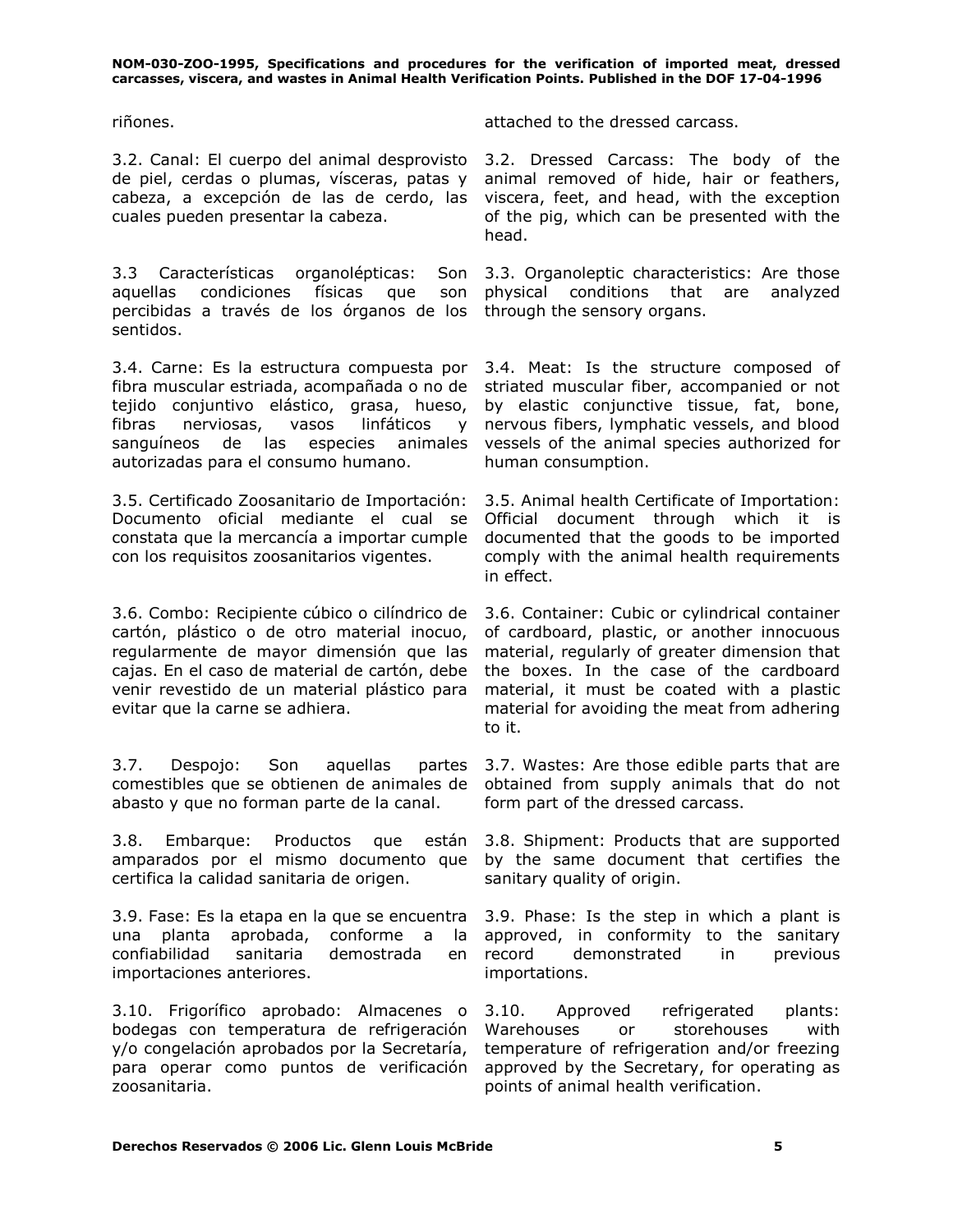3.11. Hoja de Requisitos Zoosanitarios: Es el 3.11. Animal Health Requirements Sheet: Is documento mediante el cual la Dirección the document through which the General General de Salud Animal proporciona a los Office of Animal Health provides to the userusuarios importadores los requisitos zoosanitarios que deben cumplir, en cada caso, para la importación temporal o the temporary or permanent importation. definitiva.

3.12. Laboratorio de pruebas: Laboratorio aprobado por la Secretaría de Agricultura, Ganadería y Desarrollo Rural, para realizar determinaciones de residuos tóxicos en carne, grasa, hígado y riñón.

3.13. Lote: Cada una de las partes en que se 3.13. Lot: Each one of the parts in which a divide un embarque, considerando planta de shipment is divided, considering the plant of origen y producto.

3.14. Muestra: Porción de producto obtenido 3.14. Sample: Portion of product obtained para su análisis toxicológico.

3.15. Médico Veterinario aprobado: Profesionista autorizado por la Secretaría de Agricultura, Ganadería y Desarrollo Rural para desempeñar actividades oficiales.

3.16. Médico Veterinario oficial: Profesional que forma parte del personal de la Secretaría de Agricultura, Ganadería y Desarrollo Rural.

3.17. Norma: La Norma Oficial Mexicana de especificaciones y procedimientos para la verificación de carne, canales, vísceras y despojos de importación en puntos de verificación zoosanitaria.

3.18. Planta aprobada: Establecimiento 3.18. Approved Plant: Establishment located ubicado en el extranjero y aprobado por la outside the country and approved by the Secretaría, para la exportación a nuestro país de carne, canales y demás derivados comestibles de los animales.

3.19. Producto autorizado: Mercancía de 3.19. Authorized Product: Goods of animal origen animal que cumple todos los requisitos documentales, zoosanitarios y animal health, and other requirements of the propios del producto, siendo viable el product, being viable to the granting of the otorgamiento del Certificado Zoosanitario de Animal Health Certificate of Importation. importación.

3.20. Producto congelado: Es aquel que en 3.20. Frozen Product: Is that which in its su proceso inicial, es sometido a una final process, is submitted to a temperature

importers the animal health requirements that must be complied with, in each case, for

Testing laboratories: Laboratory approved by the Secretary of Agriculture, Livestock, and Rural Development, for performing determinations of toxic wastes from meat, fat, liver, and kidney.

origin and product.

for its toxicological analysis.

3.15. Approved Veterinary Doctor: Professional authorized by the Secretary of Agriculture, Livestock, and Rural Development for rendering their official activities.

3.16. Official Veterinary Doctor: Professional that forms part of the personnel of the Secretary of Agriculture, Livestock, and Rural Development.

3.17. Standard: The Official Mexican Standard of specification and procedures for the verification of imported meat, dressed carcasses, viscera, and wastes in Animal Health Verification Points.

Secretary, for the exportation to our country of meat, dressed carcasses, and all other edible derivatives of animals.

origin that comply with all the documentary,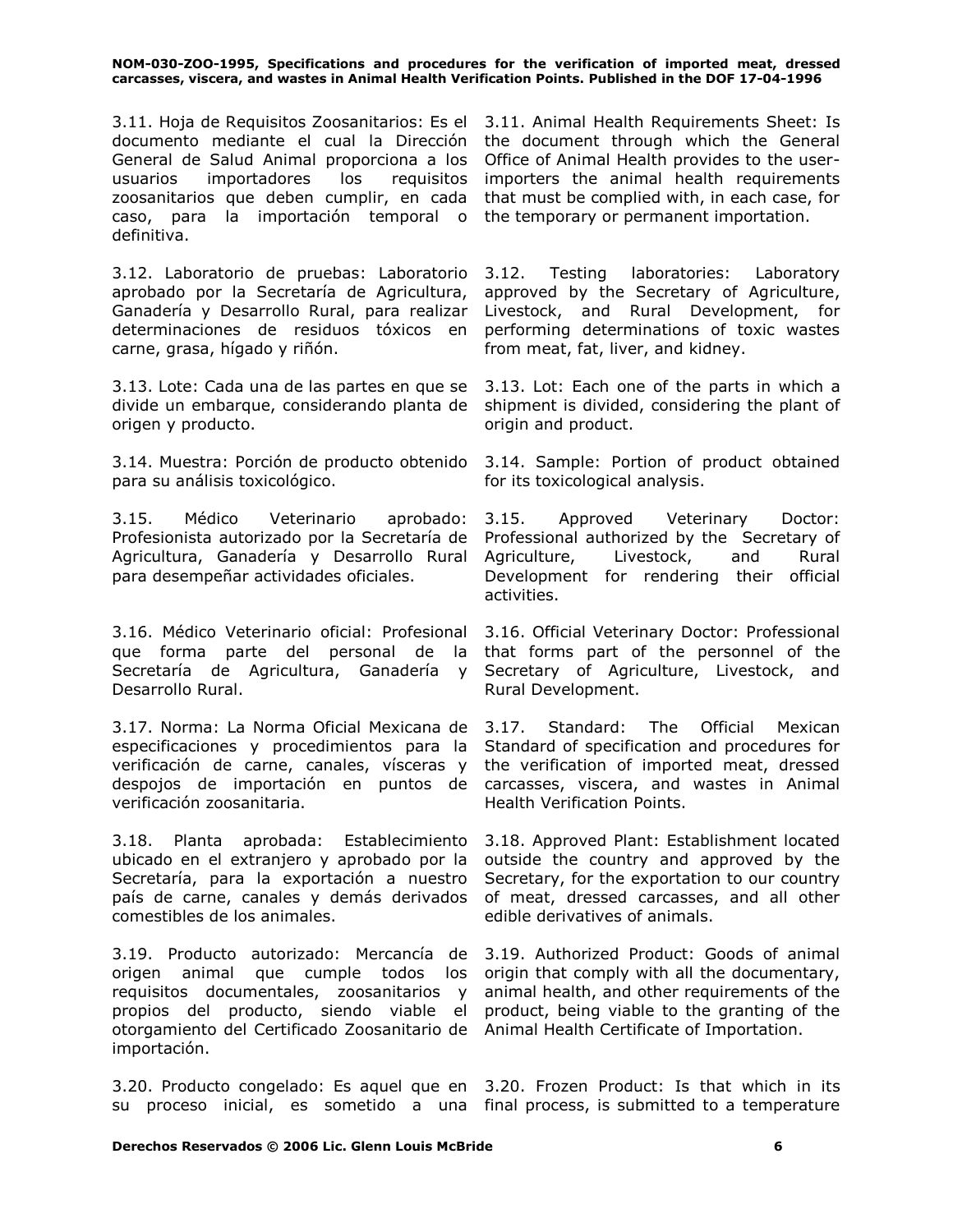temperatura de -18 <sup>o</sup>C o inferior, durante el of  $-18$  <sup>o</sup>C or lower, during the period periodo necesario para que el centro térmico necessary so that the thermal center lowers baje a -18 ºC o menos.

3.21. Producto empacado al vacío o en 3.21. Product packed in vacuum or in a atmósfera controlada: Es aquel envasado en ausencia de oxígeno.

3.22. Producto refrigerado: Es aquel que en 3.22. Refrigerated Product: Is that which in su proceso inicial es sometido a un its initial process is submitted to a cooling of enfriamiento de +4 ºC a -17 ºC.

3.23. Punto de Verificación Zoosanitaria: Sitio aprobado por la Secretaría de Agricultura, Ganadería y Desarrollo Rural para constatar el cumplimiento de las normas oficiales mexicanas de acuerdo a lo establecido por la Ley Federal de Sanidad Animal.

3.24. Residuos tóxicos: Compuestos presentes en cualquier porción comestible de productos animales, cuyo origen sea por medicamentos o contaminantes ambientales que constituyan un riesgo para la salud a risk to the public health. pública.

3.25. RTI: Registro de Trámite de Inspección, que es el procedimiento interno de la Secretaría, mediante el cual el interesado presenta la información y documentación, previo a la verificación del producto y dictamen definitivo

3.26. Secretaría: La Secretaría de Agricultura, Ganadería y Desarrollo Rural

3.27. TIF: Tipo Inspección Federal. 3.27. TIF: Federal Inspection Type.

3.28. Trimeado: Eliminar de la canal 3.28. Trimmed: Eliminate from the dressed cualquier defecto detectable carcass any organoleptically detectable organolépticamente mediante cortes, bajo la instrucción de un Médico Veterinario oficial o an Official or Approved Veterinary Doctor. aprobado.

3.29. Vísceras: Organos contenidos en la 3.29. Viscera: Organs contained in the cavidad torácica, abdominal, pelviana, craneana o bucal.

### **4. Disposiciones generales 4. General Provisions**

4.1. Se inspeccionará el 100% de los lotes a 4.1. 100% of the lots to be imported will be importarse, en lo relativo al cumplimiento de inspected, relative to the compliance of that lo establecido en la hoja de requisitos zoosanitarios, así como en cuanto al requirements sheet, as well as the sampling

to –18ºC or less.

controlled atmosphere: Is that packed in the absence of oxygen.

 $+4$ <sup>o</sup>C to  $-17$ <sup>o</sup> C.

3.23. Animal Health Verification Point: Site approved by the Secretary of Agriculture, Livestock, and Rural Development for verifying the compliance to the Official Mexican Standards according to that established by the Federal Law of Animal Health.

3.24. Toxic Wastes: Compounds present in any edible portion of animal products, the origin of which is from medications or environmental contaminants that constitute

Registration of Inspection Process, which is the internal procedure of the Secretary, through which the interested party presents the information and documentation, prior to the verification of the product and permanent resolution.

3.26. Secretary: The Secretary of Agriculture, Livestock, and Rural Development

defect through cuts, under the instruction of

thoracic, abdominal, pelvic, cranial, or oral cavity.

established in the animal health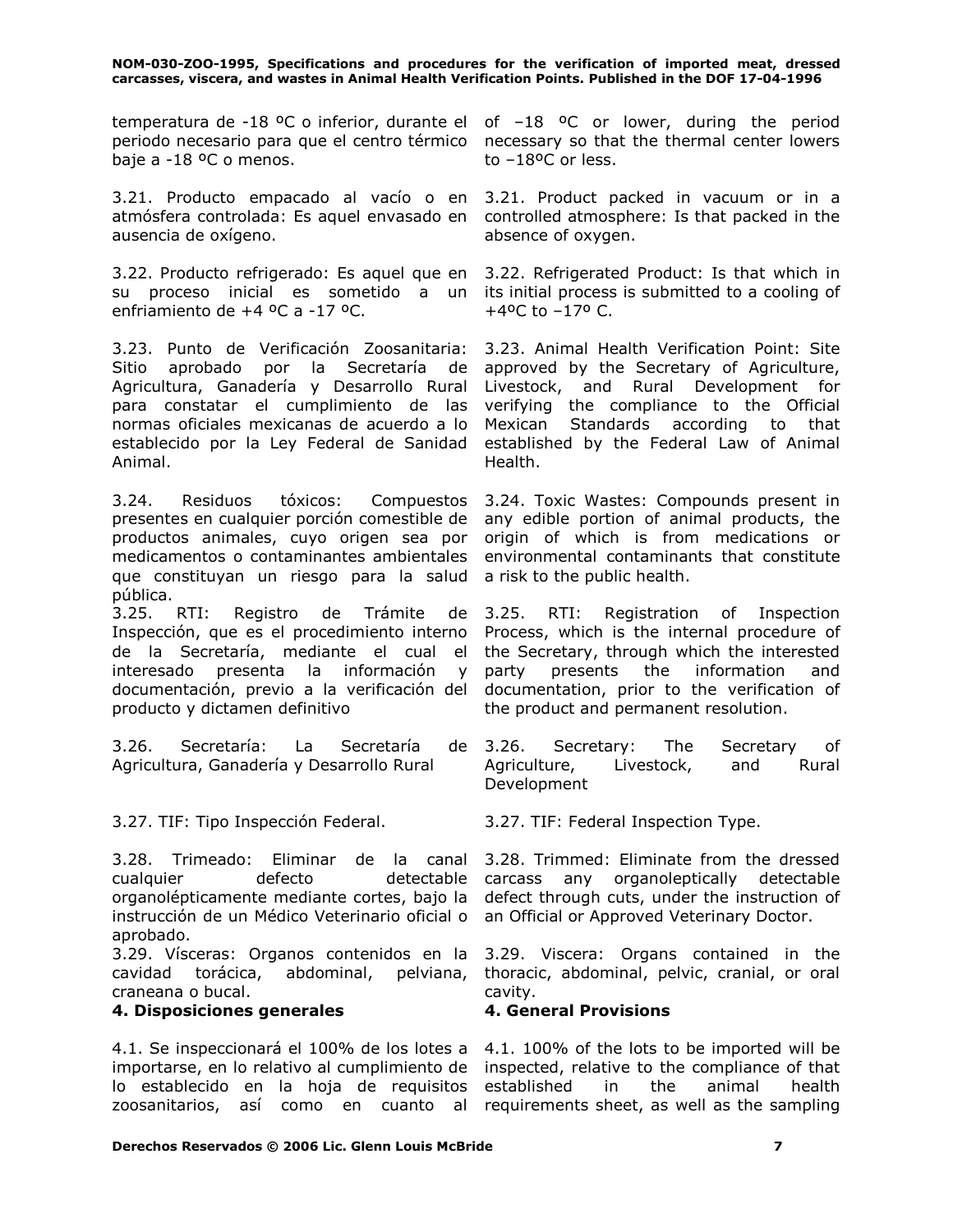muestreo para análisis toxicológico. En caso for toxicological analysis. In case of viscera de vísceras y despojos, sólo se muestreará hígado y riñón para análisis toxicológico.

4.2. El análisis organoléptico y clasificación de defectos para aprobar o rechazar la importación de productos aplicará de acuerdo al siguiente cuadro:

and wastes, only the liver and kidney will be sampled for toxicological analysis.

procedentes de plantas aprobadas, se originating from approved plants, will be 4.2. The organoleptic analysis and the classification of defects for approving or rejecting the importation of products applied according to the following table:

| <b>Fase</b>    | Lotes presentados<br>$\mathbf{a}$<br>inspección | <b>Lotes inspeccionados</b>                                                                                                                                                                                                                                                                                                          | Lotes rechazados |
|----------------|-------------------------------------------------|--------------------------------------------------------------------------------------------------------------------------------------------------------------------------------------------------------------------------------------------------------------------------------------------------------------------------------------|------------------|
|                | $1 - 50$                                        | 100%                                                                                                                                                                                                                                                                                                                                 |                  |
| $\overline{2}$ | $51 - 100$                                      | 50%                                                                                                                                                                                                                                                                                                                                  |                  |
| $\overline{3}$ | 101-150                                         | 24%                                                                                                                                                                                                                                                                                                                                  |                  |
| $\overline{4}$ | fitozoosanitarias.                              | Se hará una inspección aleatoria al 25% de los lotes provenientes de plantas<br>aprobadas, que se encuentren en esta etapa, hasta que se presente un rechazo<br>por cualquier causa. Si se llegara a presentar este último caso, la planta aprobada<br>regresará a la fase 1 y se boletinará esta situación a todas las inspectorías |                  |

| <b>Phase</b>   | for  <br>Lots<br>presented<br>inspection | <b>Lots inspected</b>                                                                                                                                                                                                                                                                                                                        | Lots rejected |
|----------------|------------------------------------------|----------------------------------------------------------------------------------------------------------------------------------------------------------------------------------------------------------------------------------------------------------------------------------------------------------------------------------------------|---------------|
|                | $1 - 50$                                 | 100%                                                                                                                                                                                                                                                                                                                                         |               |
| $\overline{2}$ | $51 - 100$                               | 50%                                                                                                                                                                                                                                                                                                                                          |               |
| l 3            | 101-150                                  | 24%                                                                                                                                                                                                                                                                                                                                          |               |
| $\overline{4}$ | centers.                                 | A random inspection will be made on 25% of the lots originating from approved<br>plants, that are found in this phase, until a rejection is presented for any reason. If<br>this last case presents itself, the approved plant will return to phase 1 and<br>notification of this situation will be made to all the animal health inspection |               |

4.3. Sólo se permitirá la importación de 4.3. Only the importation of meat, dressed carne, canales, vísceras y despojos procedentes de plantas que cumplan con los requisitos zoosanitarios establecidos por la legislación aplicable, previa verificación de los mismos y que provengan de aquellos países en los que no haya presencia de fiebre aftosa, encefalopatía espongiforme bovina u otras enfermedades exóticas para nuestra ganadería.

carcasses, viscera, and wastes originating form plants that comply with the animal health requirements established by the applicable legislation will be permitted, after verification of the same and verification that they come from those countries in which there is no presence of swine fever, bovine spongiform encephalopathy, or other exotic diseases for our livestock industry.

4.4. Previamente a la importación, el 4.4. Prior to the importation, the importer importador debe cumplir con lo estipulado en must comply with that stipulated in the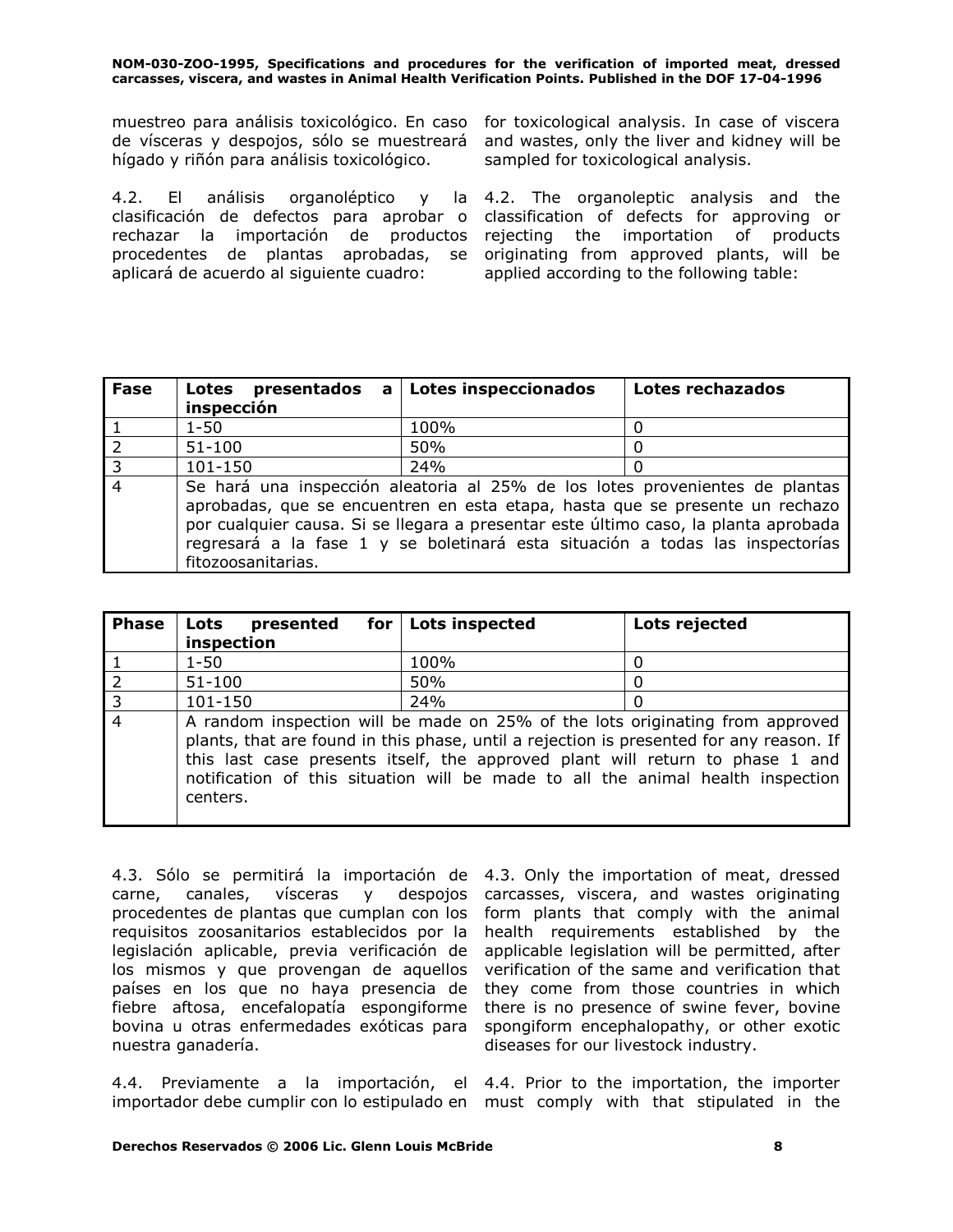la Hoja de Requisitos Zoosanitarios, en la Sheet of Animal Health Requirements, in cual la Dirección General de Salud Animal especifica la certificación, pruebas y demás requisitos zoosanitarios a cumplir.

4.5. Para la importación de carne, vísceras o despojos de bovino, caprino, equino, ovino, porcino, cérvidos y aves, deberá venir de origen empacado, exclusivamente, en cajas o combos, de conformidad con el punto 4.7.

4.6. Las canales sólo se aceptarán debidamente identificadas con el sello del establecimiento aprobado para las especies bovina, caprina, equina, ovina, porcina y cattle, goats, horses, sheep, pigs, and deer. cérvidos.

4.7. En un extremo de la caja o combo deberá tener la información impresa o en etiquetas que a continuación se señala; en el caso de las etiquetas, deben estar colocadas de tal manera, que se permita su identificación completa:

- La etiqueta original de la planta con el nombre genérico del producto, el peso neto en Kg, nombre y número de la planta, así como la fecha de empaque. Toda esta información debe estar en el idioma del país de origen.
- Una etiqueta en idioma español con la información correspondiente al país de origen, nombre, número y dirección de la planta, nombre del producto y la leyenda "manténgase en refrigeración" o "manténgase en congelación", según sea el caso.
- Las cajas o combos deben conservar visible el sello de inspeccionado por la autoridad sanitaria competente del país de origen, así como el número del lote correspondiente.

# **5. Verificación 5. Verification**

5.1. De los puntos de verificación. 5.1. Of the Verification Points

Se autorizarán como puntos de verificación The los establecimientos que cuenten con las installations for the organoleptic examination

which the General Office of Animal Health specifies the certification, tests, and all other animal health requirements to be complied with.

4.5. For the importation of meat, viscera, or wastes from cattle, goats, horses, sheep, pigs, deer, and birds, must come form packed origin, exclusively, in boxes or containers, in conformity to point 4.7.

4.7. The dressed carcasses only will be accepted duly identified with the seal of the establishment approved for the species of

4.7. One side of the box or container must have the information printed or on labels that as follows are stipulated; in the case of labels, they must be placed in such a way, that their complete identification is permitted:

- The original label of the plant with the generic name of the product, the net weight in kg, name and number of the plant, as well as the date of packing. All this information must be in the language of the country of origin.
- A label in the Spanish language with the information corresponding to the country of origin, name, number, and address of the plant, name of the product, and the legend "maintain refrigerated" or "maintain frozen," whichever is the case.
- The boxes or containers must keep visible the inspected seal from the appropriate sanitary authority of the country of origin, as well as the number of the corresponding lot.

establishments that have the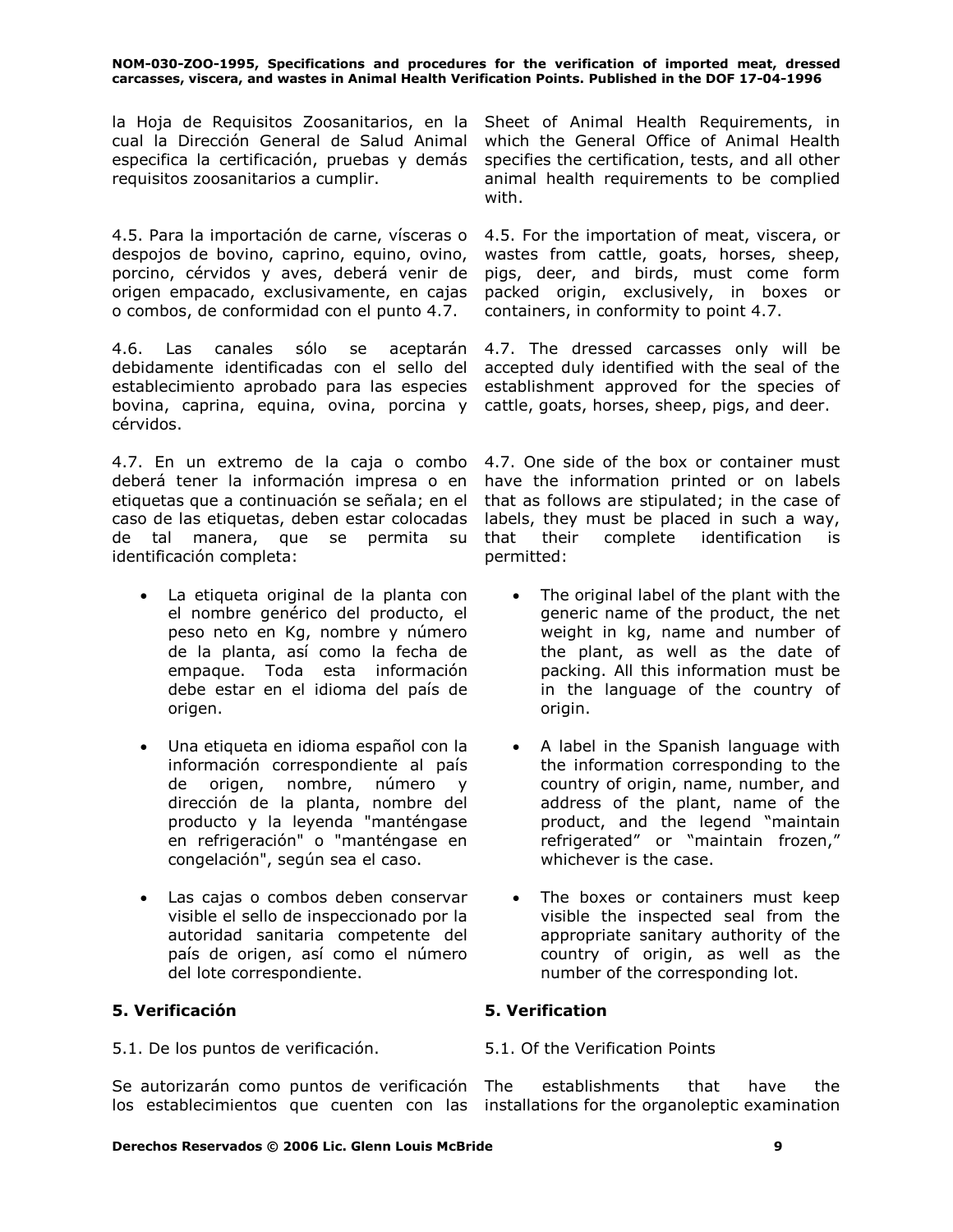con Médico Veterinario oficial o aprobado.

### 5.2. Procedimientos de verificación 5.2. Procedures of Verification

5.2.1. Al llegar el producto al punto de verificación, deben cubrirse todos los trámites de la verificación zoosanitaria, conforme a lo establecido en esta Norma.

5.2.2. La documentación será revisada con el fin de constatar que esté completa y sin irregularidades u omisiones, en lo correspondiente a la certificación zoosanitaria y a la documentación de origen.

5.2.3. El proceso de verificación estipulado en el punto 4.1. de esta Norma, se podrá realizar durante la maniobra de cambio de carga de contenedores al transporte terrestre; esta misma acción se podrá llevar a cabo en puertos aéreos y marítimos internacionales, considerando en ambos casos lo establecido en el punto 4.2.

5.2.4. Los establecimientos TIF con Médico Veterinario oficial o aprobado y que cumplan con los requisitos establecidos en el punto 5.3., podrán ser aprobados y optar por el procedimiento que a continuación se indica:

a) Al llegar el producto a territorio nacional, el personal adscrito a la Dirección General de Inspección Fitozoosanitaria en Puertos, Aeropuertos y Fronteras, expedirá el Certificado Zoosanitario de Importación para la realización del trámite aduanal y colocará un fleje al contenedor, mismo que será removido únicamente por el Médico Veterinario oficial o aprobado del establecimiento TIF de destino, quien procederá a la verificación de acuerdo a los requisitos establecidos en esta Norma, comunicando el resultado de la misma a la inspectoría fitozoosanitaria del punto de entrada, sin perjuicio de las atribuciones conferidas a otras autoridades que tengan la facultad de verificar la mercancía.

instalaciones para el examen organoléptico y and with the official or approved Veterinary Doctor will be authorized as Verification Points.

5.2.1. On arrival of the product at the Verification Point, all the documentation of animal health verification in conformity to that established in this Standard must be covered.

5.2.2. The documentation will be inspected for the purpose of verifying that it is complete and without irregularities or omissions, in that corresponding to the animal health certification and to the documentation of origin.

5.2.3. The process of verification stipulated in point 4.1. of this Standard, can be performed during the handling of change of cargo from containers of land transport; this same action can be carried out in airports and international maritime ports, considering in both cases that which is established in point 4.2.

5.2.4. The establishments TIF (Federal Inspection Type) with an official or approved Veterinary Doctor and that comply with the requirements established in point 5.3., can be approved and opt for the procedure that is noted as follows:

a) Upon arrival of the product in the national territory, the personnel assigned to the General Office of Animal Health Inspection in Ports, Airports, Borders, will issue the Animal Health Certificate of Importation for the performance of the customs processing and will place a security tape on the container that will be removed only by the official or approved Veterinary Doctor of the TIF (Federal Inspection Type) establishment of destination, who will proceed to the verification of compliance to the requirements established in this Standard, communicating the results of the same to the Animal Health Inspection at the point of entry, without prejudice to the responsibility conferred on other authorities that have the authority of verifying the goods.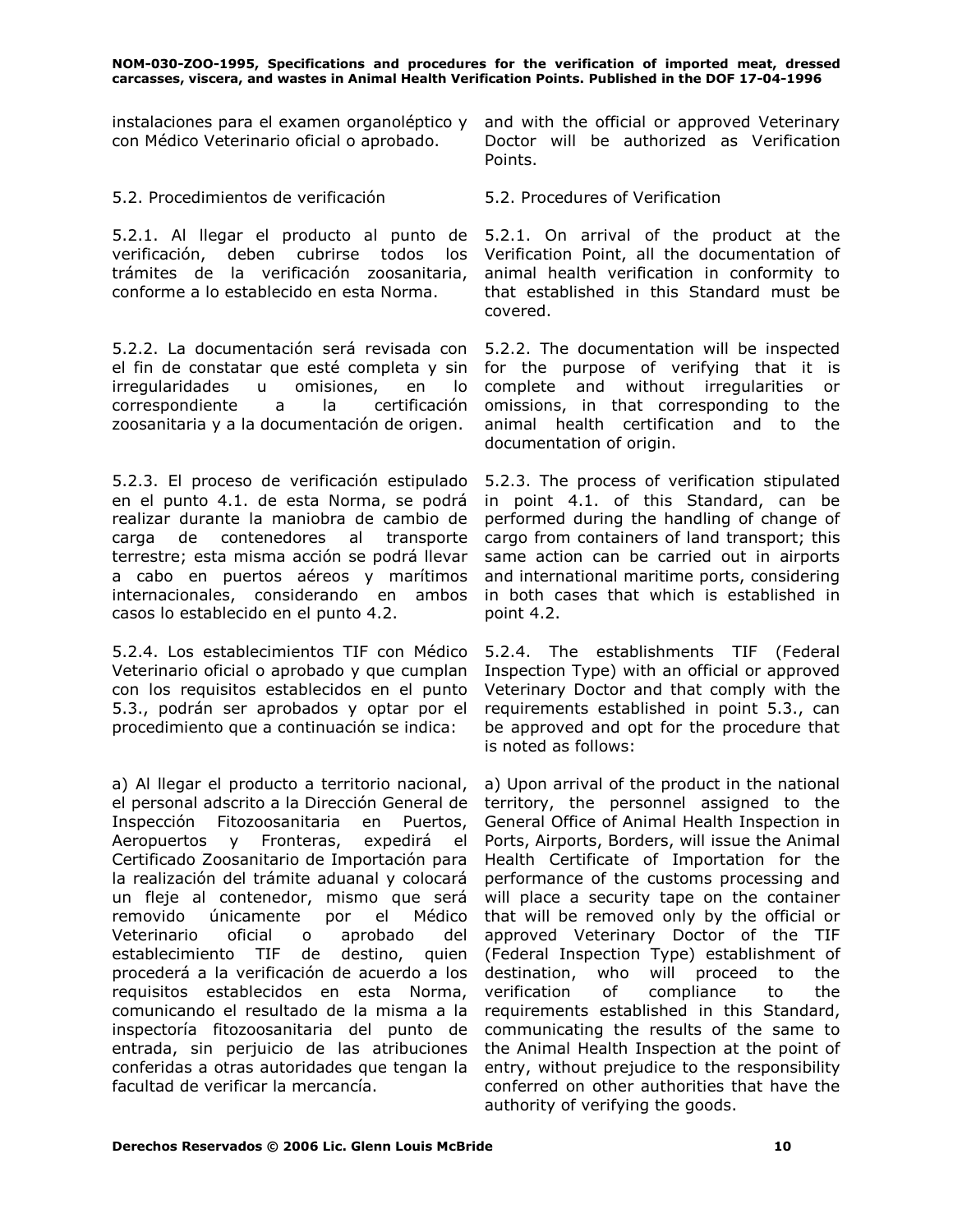b) En el supuesto de que una verificación tenga como resultado el rechazo del producto, se sujetará a lo que dispone el artículo 29 de la Ley Federal de Sanidad Animal, no permitiendo esta opción en las siguientes importaciones provenientes de la misma planta aprobada en el extranjero, debiendo aplicarse para este caso lo señalado en el punto 4.2. de esta Norma.

5.2.5. Cuando un importador pretenda introducir productos a territorio nacional de una planta aprobada por la Secretaría, podrá solicitar, a su costa, la verificación del producto en el país de origen por personal oficial de la Secretaría, quien realizará la verificación de conformidad con el procedimiento establecido en esta Norma y, de ser aprobado, colocará flejes en el o los contenedores para el traslado del producto al punto de entrada al país, en donde personal de la inspectoría fitozoosanitaria correspondiente, verificará que el fleje no ha sido alterado y, en su caso, expedirá el Certificado Zoosanitario de Importación.

En el supuesto de que el o los flejes se In the event that the security tape or tapes encuentren alterados o rotos, personal de la Secretaría procederá a la verificación establecida en esta Norma.

5.2.6. La Secretaría podrá reconocer puntos de verificación en puertos marítimos, aeropuertos y fronteras, cuando éstos cumplan con los puntos 3.23. y 5.3.

5.3. Los puntos de verificación zoosanitaria y los frigoríficos aprobados deben contar con:

- Cuarto de verificación aprobado. • Approved room of verification
- Sierra eléctrica. Electrical saw
- Mesa de inspección.  $\bullet$  Inspection table
- Tina de descongelación a 37.5 °C.  $\bullet$  Defrosting vat at 37.5 °C.
- Microscopio estereoscópico. Stereoscopic Microscope.
- 
- Bolsas de plástico. Plastic bags.
- 
- Lavamanos con llaves de pedal. Sink with foot pedals.
- Esterilizador para cuchillos. Knife sterilizer.

b) In the event that verification results in the rejection of the product, it will be subject to that provided in Art. 29 of the Federal Law of Animal Health, this option will not be permitted in the following importations originating from the same approved foreign plant, requiring the application that is stipulated in point 4.2. of this Standard for this case.

5.2.5. When an importer intends to introduce products into the national territory from a plant approved by the Secretary, he can request, at his own expense, the verification of the product in the country of origin by official personnel of the Secretary, who will perform the verification in conformity with the procedure established in this Standard and, after being approved, will place security tape on the container or containers for the movement of the product from the point of entry into the country, where personnel of the corresponding animal health inspection, will verify that the security tape has not been altered and, when applicable, will issue the Animal Health Certificate of Importation.

are found to be altered or broken, personnel from the Secretary will proceed with the verification established in this Standard.

The Secretary can recognize Verification Points in maritime ports, airports, and borders, when these comply with the points 3.23. and 5.3.

5.3. The points of animal health verification and the approved refrigerated plants must have:

- 
- 
- 
- 
- 
- Cuchillo y chaira. **•** Knife and cutting instrument.
	-
- Iluminación apropiada. Appropriate illumination.
	-
	-

### **Derechos Reservados © 2006 Lic. Glenn Louis McBride 11**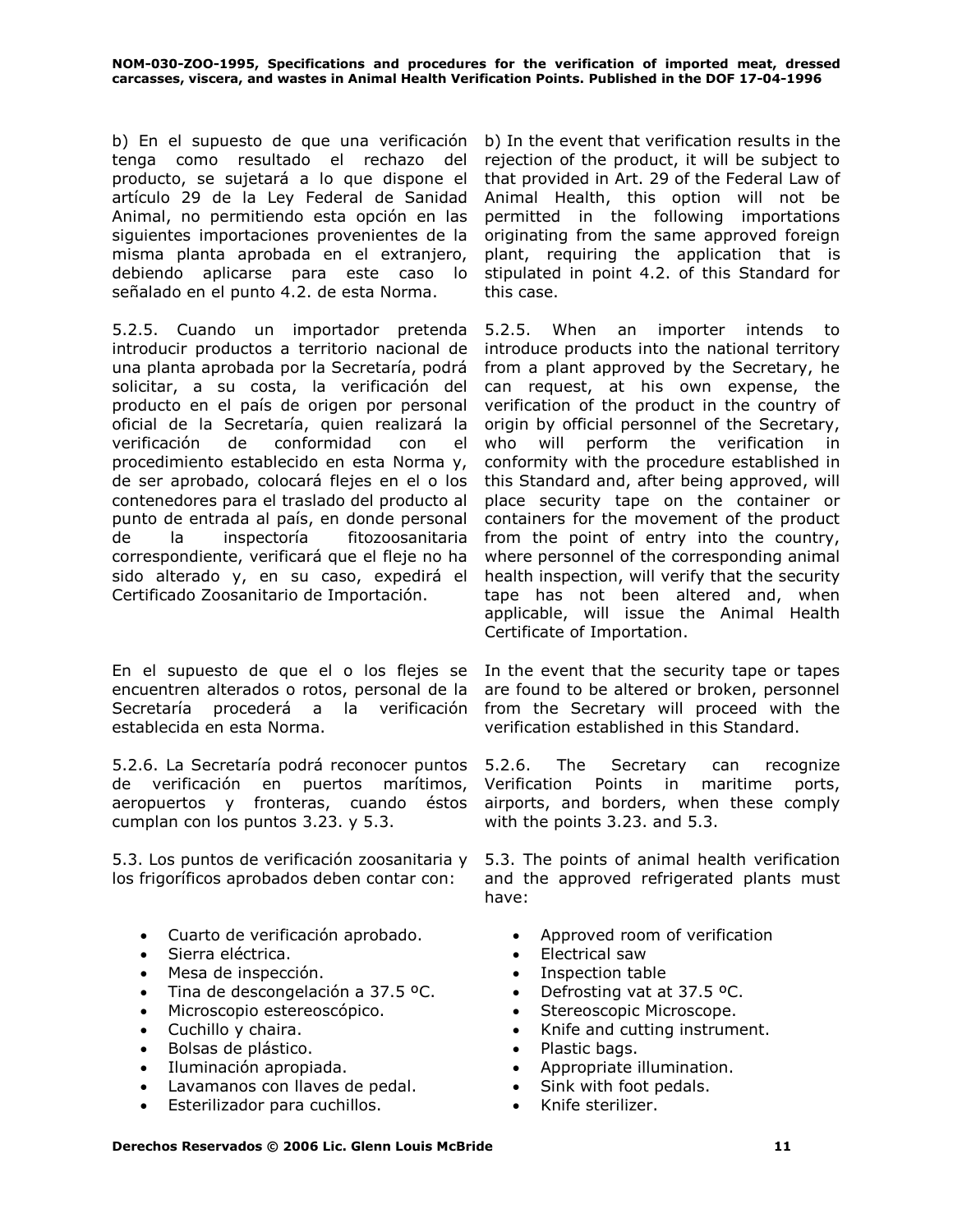El cuarto deberá estar con llave y bajo control del Médico Veterinario oficial o aprobado, permitiendo el acceso sólo a personal autorizado con bata blanca y casco. En este cuarto se realizará la inspección y muestreo, para evitar abrir cajas en otros lugares donde se pueda propiciar la contaminación.

5.4. Toda la mercancía del contenedor debe ser bajada al Punto de Verificación Zoosanitaria, para que el personal de la Secretaría seleccione, en forma aleatoria, las cajas a verificar, de acuerdo al procedimiento siguiente:

5.4.1. El producto en cajas se distribuirá en pilas de 35 a 42 cajas cada una, lo suficientemente separadas una de otra, para que el inspector pueda transitar libremente. En el caso de combos, se inspeccionarán por separado uno por uno.

5.4.2. Se verificará que todas las cajas estén bien identificadas y de acuerdo a la documentación que las ampara.

5.4.3. Con una tabla de números aleatorios 5.4.3. The boxes or pieces will be identified se identificarán las cajas o piezas, de conformidad con el punto 5.4.6, que deberán ser trasladadas al cuarto de verificación para la realización del examen organoléptico y toma de muestras para su envío al laboratorio aprobado o acreditado.

5.4.4. Se procederá a hacer dos cortes transversales con una separación de 5 cm a diferentes niveles del contenido de la caja, el resto del contenido se regresará a la caja y a la estiba correspondiente; este corte se depositará en bolsa doble de plástico que se colgará en el tanque con agua a una temperatura de 37.5 ºC durante 30 o 40 minutos.

5.4.5. Una vez descongelado el producto o si su presentación es fresco o refrigerado, se verificarán sus características organolépticas, así como lo establecido en el punto 6.5., posteriormente, el producto se devolverá al interesado.

The room must have a lock and be under the control of the official or approved Veterinary Doctor, only permitting access to personnel authorized with white robe and helmet. In this room will be performed the inspection and sampling, for avoiding the opening of boxes in other places where they may be subject to contamination.

5.4. All the goods of the container must be unloaded at the Animal Health Verification Point, so that the personnel of the Secretary may select, in a random way, the boxes to be verified, according to the following procedure:

5.4.1. The product in boxes will be distributed groups of 35 to 42 boxes each, sufficiently separated from one another, so that the inspector can move freely. In the case of containers, each one will be inspected separately.

5.4.2. It will be verified that all the boxes are well identified and in agreement with the supporting documentation.

with a table of random numbers, in conformity to point 5.4.6, that must be moved to the room of verification for the performance of the organoleptic examination and taking of samples for their shipment to the approved or accredited laboratory.

5.4.4. Two transversal cuts with a separation of 5 cm at different levels of the content of the box will be made; the rest of the contents will be returned to the box and to the corresponding load; this cut will be deposited in a double plastic bag that will be hung in the tank with water to a temperature of 37.5 ºC during 30 or 40 minutes.

5.4.5. Once the product is thawed out or if its presentation is fresh or refrigerated, its organoleptic characteristics will be verified, as well as that established in point 6.5., the product afterwards will be returned to the interested party.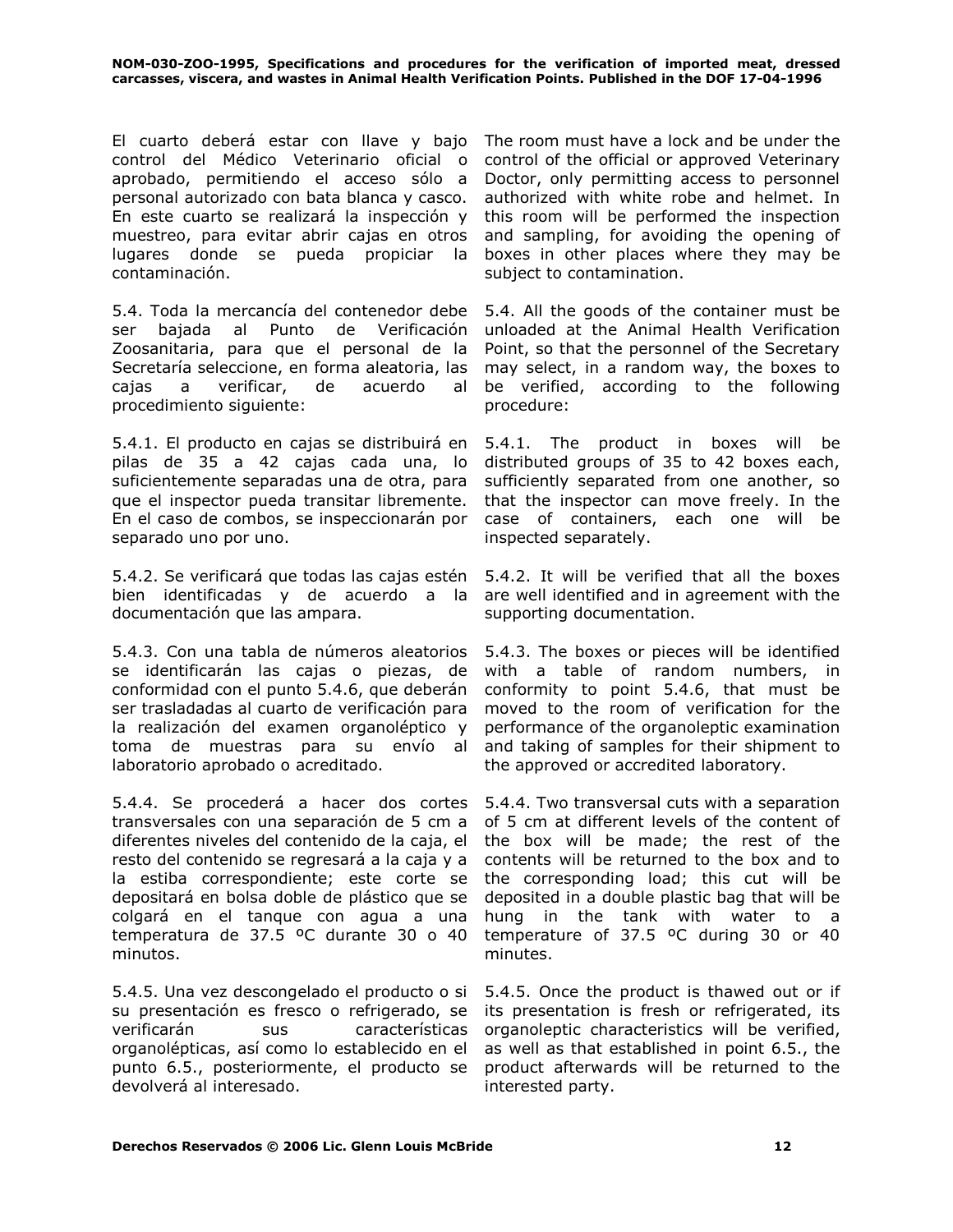5.4.6. Las anomalías o alteraciones se 5.4.6. The anomalies or alterations will be clasifican en menor, mayor y crítica, de classified as low, high, and critical, according acuerdo al punto 6.5. y el plan de muestreo, así como los criterios de aceptación o as the criteria for acceptance or rejection, rechazo, se aplicarán de conformidad con el will be applied in conformity with the siguiente cuadro:

to point 6.5 and the sampling plan, as well following table:

| <b>EN toneladas</b> | TAMAÑO LOTE   TAMAÑO DE LA   CRITICOS<br><b>MUESTRA</b><br>cajas o piezas |           |           | <b>MAYORES</b> |              | <b>TOTAL</b> |
|---------------------|---------------------------------------------------------------------------|-----------|-----------|----------------|--------------|--------------|
|                     | AC                                                                        | <b>RE</b> | <b>AC</b> | <b>RE</b>      | <b>AC RE</b> |              |
| Hasta 2             |                                                                           | 0         |           |                |              | $10 - 11$    |
| 2.1 a 5.4           | 0                                                                         |           |           | 2              | 12           | 13           |
| 5.1 a 10.7          | 0                                                                         |           |           | 2              | 14           | 15           |
| 10.1 a 15           | 10                                                                        | 0         |           | $\mathcal{P}$  | 3            | $16 - 17$    |
| 15.1 a 20           | 15                                                                        |           |           | 2              | 3            | $18 - 19$    |
| 20.1 a 99.9         | 30                                                                        |           |           | 3              | 4            | $26 - 27$    |
| 100 a 250           | 40                                                                        | 0         |           | 4              | 5            | $35 - 36$    |
| <b>250 o mas</b>    | 60                                                                        |           | フ         | 5              | 6            | 45-46        |

 $AC = ACEPTADO$ 

RE = RECHAZADO

| SIZE OF THE<br><b>LOT</b> in tons | SIZE OF THE<br><b>SAMPLES</b><br>-<br>boxes<br>or<br>pieces | <b>CRITICAL</b><br><b>HIGH</b> |           |                | <b>TOTAL</b> |           |
|-----------------------------------|-------------------------------------------------------------|--------------------------------|-----------|----------------|--------------|-----------|
|                                   | AC                                                          | <b>RE</b>                      | <b>AC</b> | <b>RE</b>      | <b>AC RE</b> |           |
| Up to 2                           |                                                             | 0                              |           |                | 2            | $10 - 11$ |
| 2.1a5.4                           | 0                                                           |                                |           | $\overline{2}$ | 12           | 13        |
| 5.1 a 10.7                        | 0                                                           |                                |           | 2              | 14           | 15        |
| 10.1 a 15                         | 10                                                          | $\Omega$                       |           | $\overline{2}$ | 3            | $16 - 17$ |
| 15.1 a 20                         | 15                                                          | $\Omega$                       |           | 2              | 3            | $18 - 19$ |
| 20.1 a 99.9                       | 30                                                          | 0                              |           | 3              | 4            | $26 - 27$ |
| 100 a 250                         | 40                                                          | 0                              |           | 4              | 5            | $35 - 36$ |
| <b>250 o mas</b>                  | 60                                                          |                                | 2         | 5              | 6            | 45-46     |

 $AC = ACCEPTED$ 

 $RE = REJECTED$ 

5.4.7. Posterior a la inspección del 5.4.7 After the inspection of the shipment, embarque, todas las cajas con producto rechazado y su documentación serán selladas como producto rechazado. No se sellará el producto aprobado

all the boxes with rejected product and their documentation will be stamped as rejected product. The approved product will not be stamped.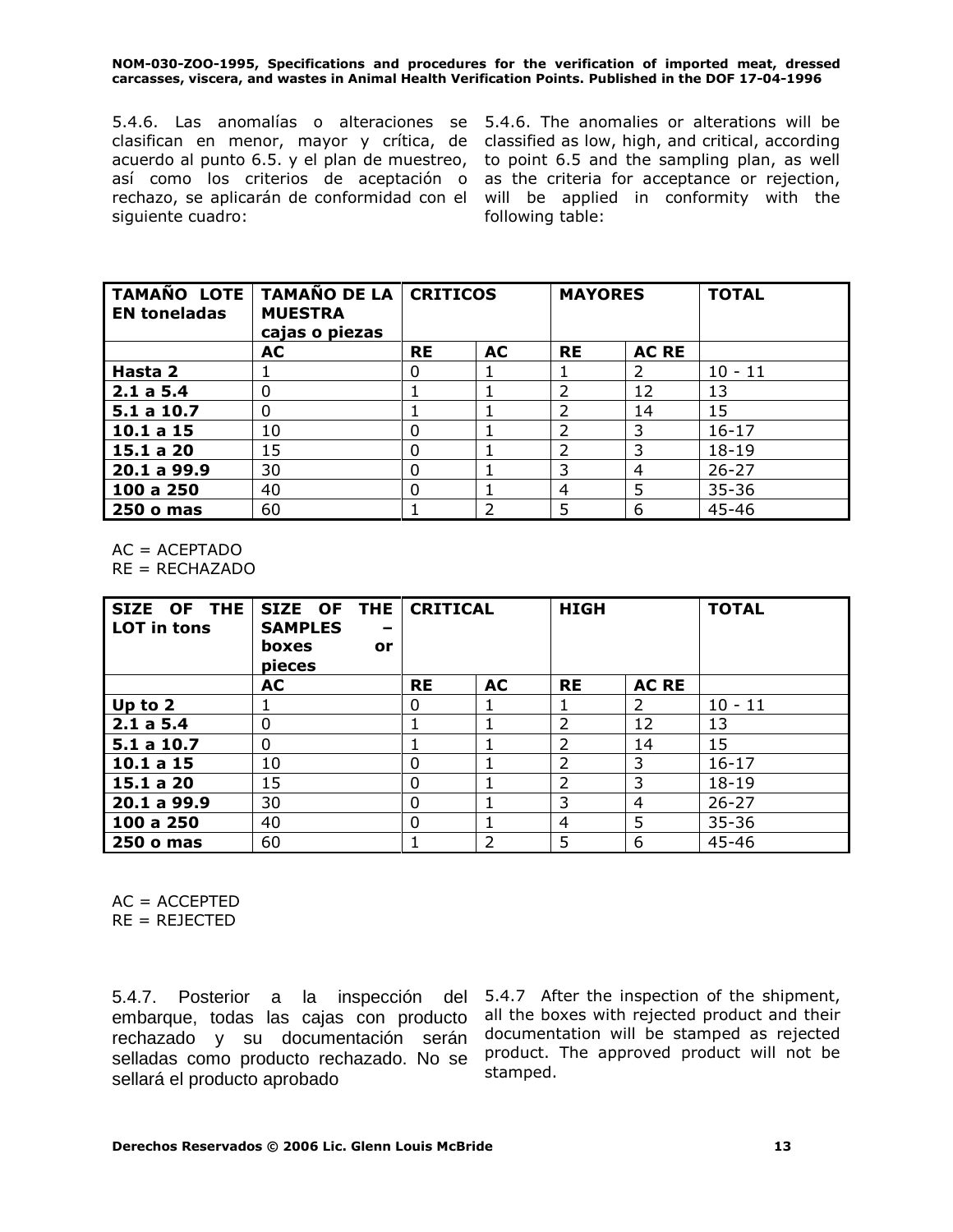5.4.8. Si el producto es rechazado, estará 5.4.8 If the product is rejected, it will be sujeto a lo dispuesto en el artículo 29 de la subject to the provision in article 29 of the Ley Federal de Sanidad Animal.

5.5. Para la toma y envío de muestra al laboratorio de pruebas, se debe realizar el siguiente procedimiento:

5.5.1. De una de las cajas o, en su caso, de una de las canales a verificar, se tomará una muestra de 250 gramos para envío al laboratorio de pruebas. El interesado tendrá derecho a solicitar una muestra para los fines que convenga. La muestra testigo se tomará únicamente cuando el interesado la solicite y quedará bajo custodia de la Secretaría, con costo al interesado.

5.5.2. Una vez obtenida la muestra, se envuelve en papel aluminio y se deposita en una bolsa de polietileno transparente. Cada bolsa debe identificarse con los siguientes datos:

- Fecha del muestreo. Date of the sample.
- Aduana o puerta de entrada. Customs or Port of Entry.
- 
- 
- Nombre y número de la planta. Name and number of the plant.
- Número de lote Lot number.
- Nombre, clave y firma del agente aduanal o su representante
- Número de folio del Registro de Trámite de Inspección (RTI)

La muestra identificada se coloca en otra bolsa de plástico transparente, extrayendo el aire residual y sellándose con cinta adhesiva o material análogo.

Federal Law of Animal Health.

5.5 For taking and sending the sample to the testing laboratory, the following procedure must be followed:

5.5.1. From one of the boxes or, when applicable, one of the carcasses to verify, a sample will be taken of 250 grams for shipment to the testing laboratory. The interested party will have the right to request a sample for the appropriate purposes. The master sample will be taken only when the interested party requests it and will remain under custody of the Secretary, with the cost to the interested party.

5.5.2. Once the sample is obtained, it is wrapped in aluminum foil and deposited in a transparent polyethylene bag. Each bag must be identified with the following data:

- 
- 
- Nombre y firma del inspector. Name and signature of the inspector.
- País de origen. **•** Country of origin.
	-
	-
	- Name, code and signature of the customs agent or their representative.
	- Number of the Registration of Inspection Process (RTI)

The sample identified is placed in another transparent plastic bag, extracting the residual air and sealing it with adhesive tape or analogous material.

5.5.3. La muestra y material refrigerante o 5.5.3. The sample and refrigerant material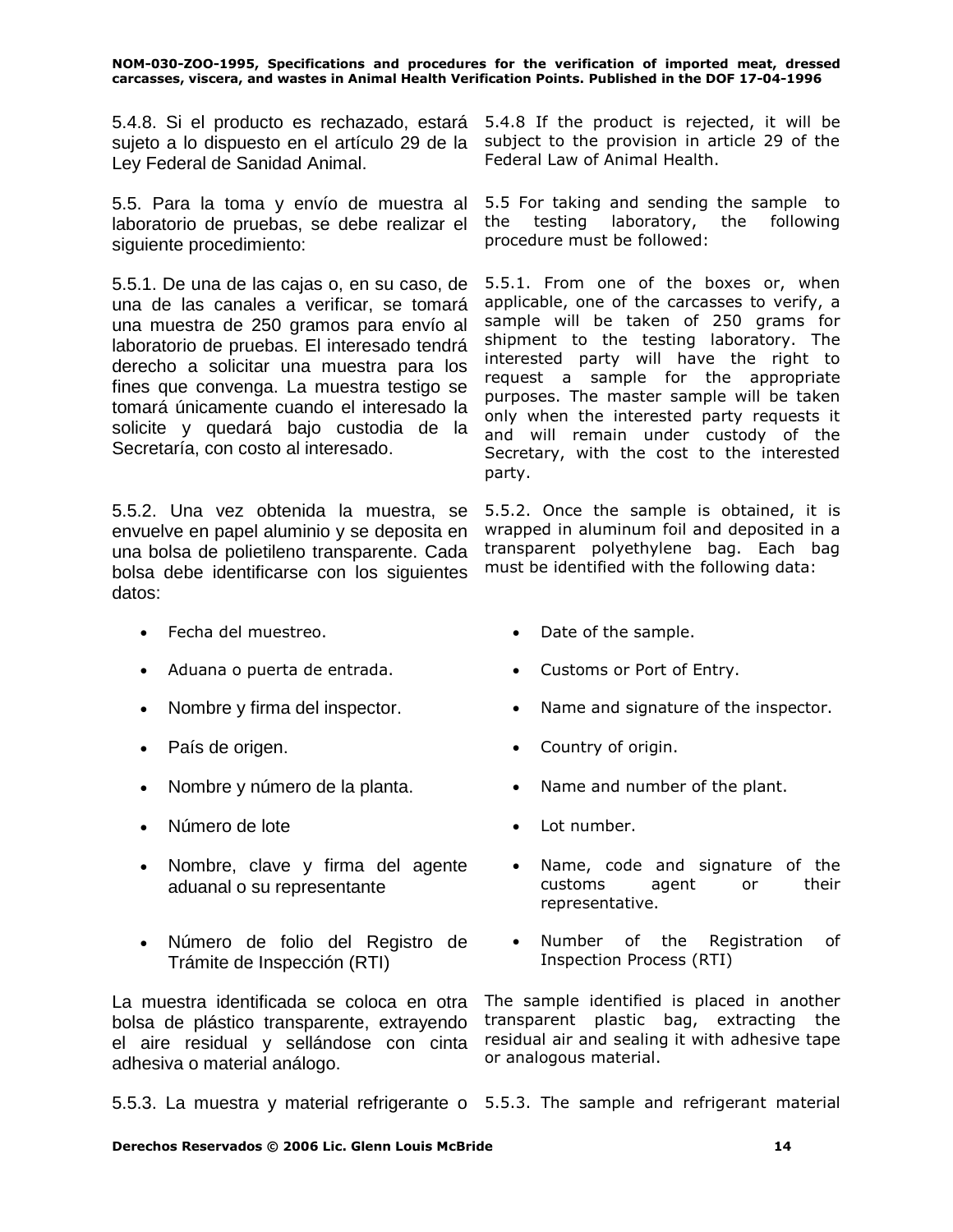hielo seco, se colocan en una caja de unicel o aislante, sellada y firmada por el médico verificador, identificando el laboratorio de pruebas a donde se remite. En los laterales de la caja se deben incluir las siguientes leyendas: "Manéjese con cuidado" y "Manténgase en refrigeración".

Cada muestra debe acompañarse de un formato de identificación debidamente requisitado, firmado y sellado por el responsable del punto de verificación que remite.

5.6. El responsable del punto de verificación zoosanitaria deberá contar con un registro de las muestras remitidas al laboratorio de pruebas.

5.7. Para la verificación de canales se debe realizar el siguiente procedimiento:

5.7.1. La verificación de canales se podrá realizar en el frigorífico, en el cambio de las canales del contenedor de origen al nacional o en el propio transporte, en este último caso se debe disminuir el volumen de carga en un 30%, ya sea desde la planta de origen o en el punto de verificación, con objeto de que exista el espacio necesario para su verificación.

5.7.2. La verificación de canales se realizará tomando en consideración el punto 6.6. y el plan de muestreo, así como los criterios de aceptación o rechazo, conforme al siguiente cuadro:

or dry ice are placed on a box of unicel or insulation, stamped and signed by the verifying doctor identifying the testing laboratory where it is delivered. On the sides of the box the following legends must be included: "Handle with care" and "Maintain under refrigeration."

Each sample must be accompanied with an identification form duly filled out, signed and stamped by the person responsible for the verification point that is remitted.

5.6 The person responsible for the point of zoosanitary verification must have a record of the samples delivered to the testing laboratory.

5.7. For the verification of carcasses the following procedure must be made:

5.7.1. The verification of carcasses can be made in the refrigeration unit, in the change of the carcasses from the container of origin to the national one or in the same transport, in the latter case, the volume of the cargo must be diminished by 30%, either from the plant of origin or at the point of verification, so that there is enough space for its verification.

5.7.2. The verification of dressed carcasses will be performed taking into consideration point 6.6. and the sampling plan, as well the criteria of acceptance or rejection, in conformity to the following table:

| TAMAÑO LOTE TAMAÑO DE LA CRITICOS<br><b>EN CANALES</b> | <b>MUESTRA</b> |           |    | <b>MAYORES</b> |              | <b>TOTAL</b> |
|--------------------------------------------------------|----------------|-----------|----|----------------|--------------|--------------|
|                                                        | <b>AC</b>      | <b>RE</b> | AC | <b>RE</b>      | <b>AC RE</b> |              |
| 100 O MENOS                                            | 3              |           |    |                |              | $12 - 13$    |
| 101-250                                                |                |           |    |                |              | $24 - 25$    |
| 251-500                                                | 14             |           |    | 14             | 15           | 45-46        |
| <b>501 O MAS</b>                                       | 22             |           |    | 21             | 22           | $68 - 69$    |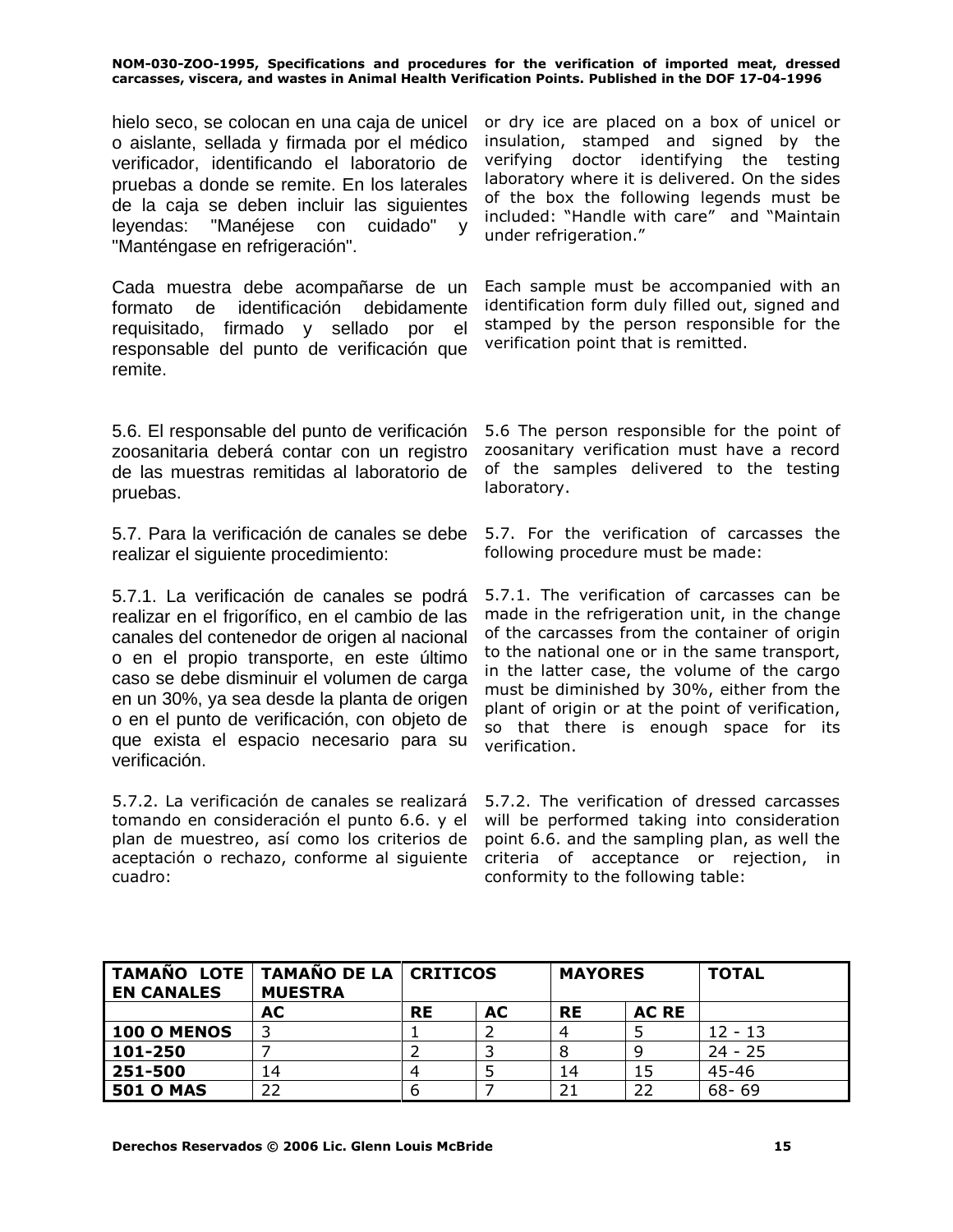AC = ACEPTADO  $RE = RECHAZADO$ 

| <b>OF</b><br><b>LOT</b><br><b>DRESSED</b><br><b>CARCASSES</b> | SIZE OF THE SIZE OF THE<br><b>SAMPLES</b> | <b>CRITICAL</b> |           | <b>HIGH</b> |              | <b>TOTAL</b> |
|---------------------------------------------------------------|-------------------------------------------|-----------------|-----------|-------------|--------------|--------------|
|                                                               | AC                                        | <b>RE</b>       | <b>AC</b> | <b>RE</b>   | <b>AC RE</b> |              |
| <b>100 O MENOS</b>                                            | 3                                         |                 |           |             |              | $12 - 13$    |
| 101-250                                                       |                                           |                 | 3         | 8           | 9            | $24 - 25$    |
| 251-500                                                       | 14                                        |                 |           | 14          | 15           | 45-46        |
| <b>501 O MAS</b>                                              | 22                                        | o               |           | 21          | 22           | $68 - 69$    |

 $AC = ACCEPTED$ 

 $RE = REJECTED$ 

5.8. Para la verificación de piezas o cualquier 5.8. For Verification of pieces or any other otra presentación de aves, se debe realizar presentation of fowl, the following procedure el siguiente procedimiento:

5.8.1. Sólo se aceptará producto fresco o 5.8.1. Only fresh or frozen product packed in congelado envasado en cajas o combos que cumplan lo especificado en el punto 4.7.

5.8.2. En el punto de entrada al país, todas las cajas deberán ser descargadas para seguir el procedimiento descrito en los follow the procedure described in points 5.2. puntos 5.2. al 5.6.

5.8.3. Los criterios para la clasificación de 5.8.3. The criteria for the classification of the los defectos encontrados en las diferentes presentaciones de las aves, serán los of fowl, will be those established in point establecidos en el punto 6.5.

5.8.4. Los criterios para el rechazo o 5.8.4. The criteria for the rejection or aceptación de las diferentes presentaciones acceptance of the different presentations of de las aves son los descritos en el punto the fowl are those described in point 5.4.6. 5.4.6.

### **6. Disposiciones complementarias 6. Complementary provisions**

6.1. Para el producto que cumpla con todos los requisitos zoosanitarios y que haya sido muestreado, se autorizará su entrada al país en forma inmediata.

6.2. En el caso de que el producto de una 6.2. In the event that the product of a planta específica resulte con niveles de specific plant results with levels of toxic

must be followed:

boxes or containers that comply with that specified in point 4.7. will be accepted.

5.8.2. In the point of entry to the country, all the boxes must be unloaded in order to to 5.6.

defects found in the different presentations 6.5.

6.1. For the product that complies with all the animal health requirements and that have been sampled, entry into the country will be immediately authorized.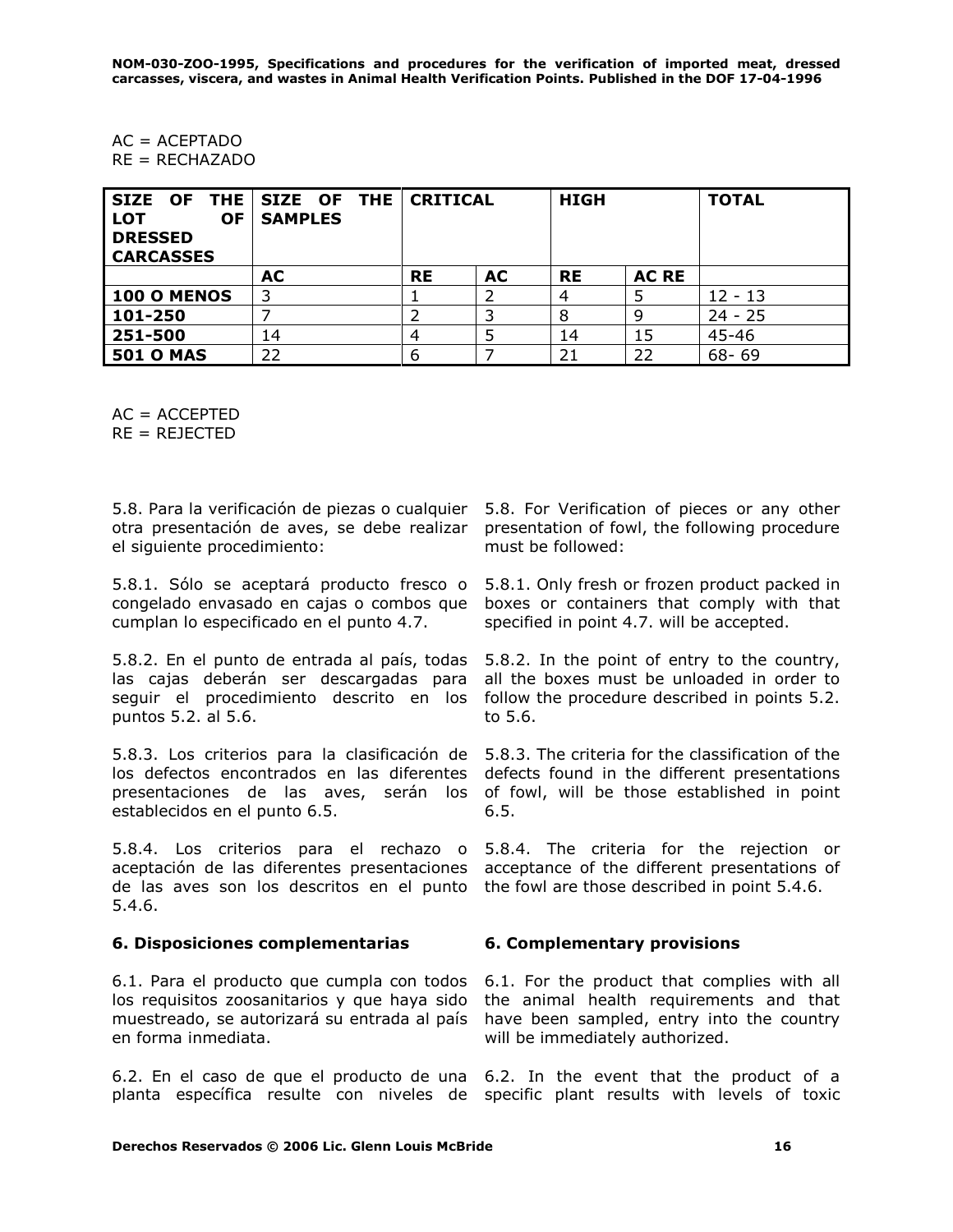residuos tóxicos por arriba de los límites establecidos en la NOM-004-ZOO-1994, se notificará a la Secretaría de Salud para que proceda de acuerdo a sus atribuciones, al siguiente embarque procedente de la misma planta, el producto será retenido hasta un máximo de 30 días naturales en el punto de entrada al país, hasta tener los resultados del laboratorio de pruebas con relación al mismo residuo y el dictamen sea satisfactorio, en este caso, se procederá a su liberación; de no ser así, se rechazará el producto y se cancelará la aprobación de la planta de origen.

6.3. Para la aplicación del punto anterior, los muestreos y resultados se considerarán independientemente del punto de entrada al país. Para efecto de su aplicación, todo resultado positivo de una planta será boletinado a los puertos de entrada autorizados.

6.4. El interesado debe pagar el costo del análisis correspondiente a la determinación de residuos al laboratorio de pruebas, previo al envío de la muestra al laboratorio.

# **6.5. Criterios para la clasificación de 6.5. Criteria for the classification of defectos de carnes rojas o de ave en cajas o combos.**

### **6.5.1. Coágulos de sangre. 6.5.1. Blood clots.**

- Uno o más que por su número o tamaño afecten seriamente la utilidad del producto, se considera CRITICO.
- De más de 5 cm en su mayor dimensión o más de 5 de ellos de menor tamaño en una muestra que no afecte seriamente la utilidad del producto, se considera MAYOR.
- De 1 a 5 cm en su mayor dimensión, se considera MENOR.

# **6.5.2. Contusiones o magulladuras. 6.5.2. Contusions or bruises.**

• Una o varias que por su número o extensión afecten seriamente la utilidad del producto, se considera CRITICO.

wastes above the limits established in NOM-004-ZOO-1994, the Secretary of Health will be notified so that it proceeds according to its responsibilities; in the following shipment coming from the same plant, the product will be retained up to a maximum of 30 calendar days in the point of entry to the country, until results are obtained from the testing laboratory related to the same waste and the report being satisfactory, when applicable, will proceed with its release; when not satisfactory, the product will be rejected and the approval of the plant of origin will be cancelled.

6.3. For the application of the latter point, the samples and results will be considered independently of the point of entry to the country. For the purpose of its application, all positive results from a plant will be notified to the authorized ports of entry.

6.4. The interested party must pay the cost of analysis corresponding to the determination of wastes in the testing laboratory, prior to the shipment of the sample to the laboratory.

# **defects of red meats or fowl in boxes or containers.**

- One or more that by their number or size affect seriously the utility of the product, will be considered CRITICAL.
- Larger than 5 cm in their greatest dimension or more of 5 of them of lesser size in a sample that does not affect seriously the utility of the product, is considered HIGH.
- Of 1 to cm in their greatest dimension are considered LOW.

• One or several that by their number or extension affect seriously the utility of the product, will be considered CRITICAL.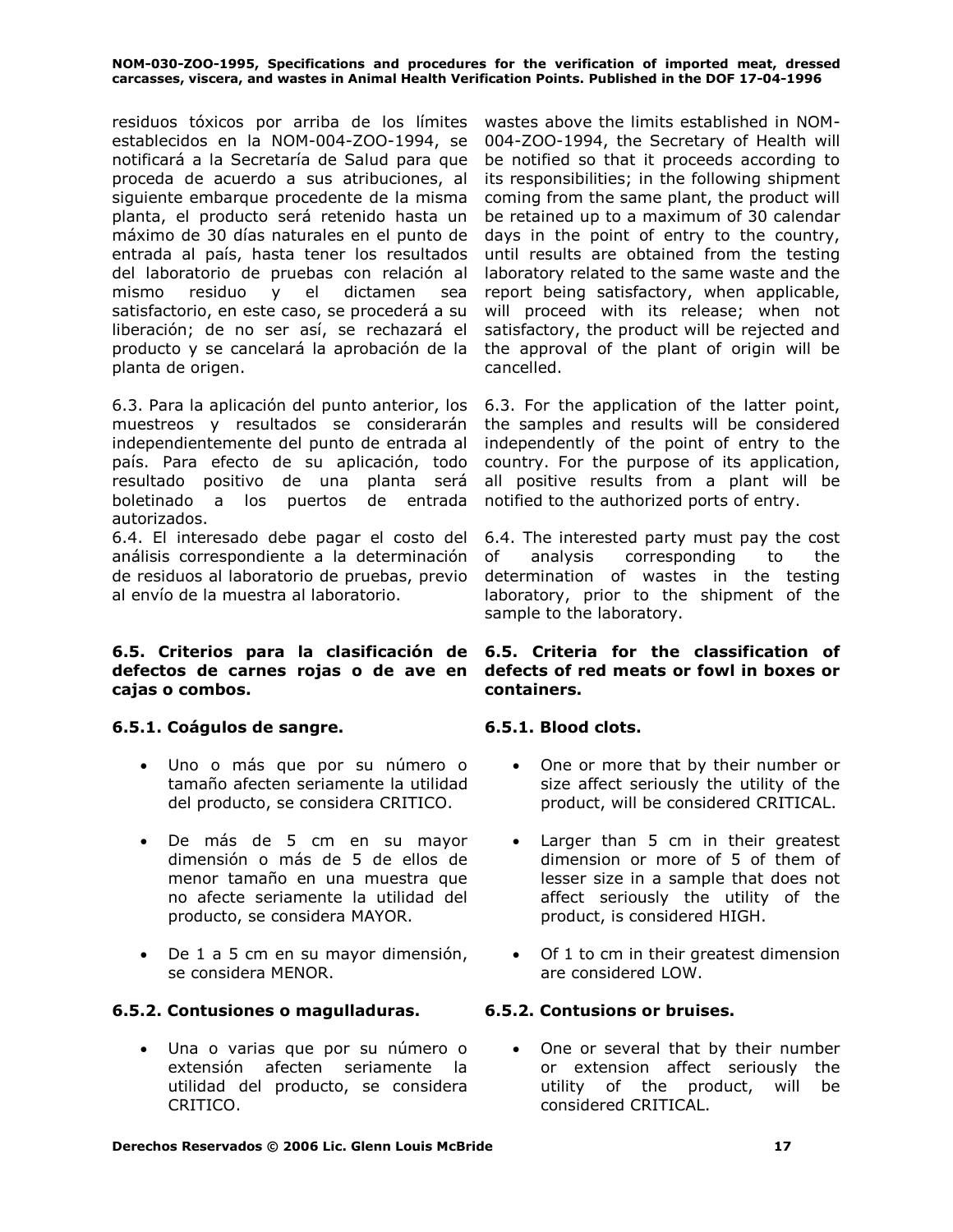- De más de 6 cm en su mayor dimensión o de más de 2.5 cm de profundidad o varias que pasen de 5 de menor tamaño en una muestra, pero que no afecten seriamente la utilidad del producto, se considerará MAYOR.
- De menos de 6 cm en su mayor dimensión y de menos de 2.5 cm de profundidad, se considerará MENOR.

# **6.5.3. Fragmentos de hueso. 6.5.3. Bone fragments.**

- Uno o más que por su número o tamaño afecten seriamente la utilidad del producto, se considerará CRITICO.
- De 4 cm o más en su mayor dimensión o más de 5 fragmentos menores en una muestra, pero que no afecten seriamente la utilidad del producto, se considerará MAYOR.
- Menor de 4 cm en su mayor dimensión, excluyendo aquellas menores de 2 cm en su mayor dimensión, se considerará MENOR.
- Trillas del hueso de la costilla de menos de 7.5 cm de largo y menos de 6 mm en su mayor diámetro, se considerará MENOR.

### **6.5.4. Cartílago o ligamentos 6.5.4. Detached cartilage or ligaments. desprendidos.**

- Que por su número afecten seriamente la utilidad del producto, se considerará CRITICO.
- Más de 5 en una muestra que no afecten seriamente la utilidad del producto, se considerará MAYOR.
- De más de 2.5 cm de largo y libre de tejido muscular, se considerará MENOR.

# **6.5.5. Alimentos ingeridos o ingesta. 6.5.5. Foods injected or ingested.**

- Of more than 6 cm in their greater dimension or of more than 2.5 cm of depth or several that pass of 5 of lesser size in a sample, but that do not affect seriously the utility of the product, will be considered HIGH.
- Of less than 6 cm in their greatest dimension and of less than 2.5 cm of depth, will be considered LOW.

- One or more that by their number or size affect seriously the utility of the product, will be considered CRITICAL.
- Of 4 cm or more in their greatest dimension or more than 5 minor fragments in a sample, but that do not affect seriously the utility of the product, will be considered HIGH.
- Less than 4 cm in their greatest dimension, excluding those less than 2 cm in their greatest dimension, will be considered LOW.
- Splinters of rib bone less than 7.5 cm of length and less than 6 mm in their greatest diameter, will be considered LOW.
- That by their number affect seriously the utility of the product, will be considered CRITICAL.
- More than 5 in a sample that do not affect seriously the utility of the product, will be considered HIGH.
- Of more than 2.5 cm of length and free of muscular tissue, will be considered LOW.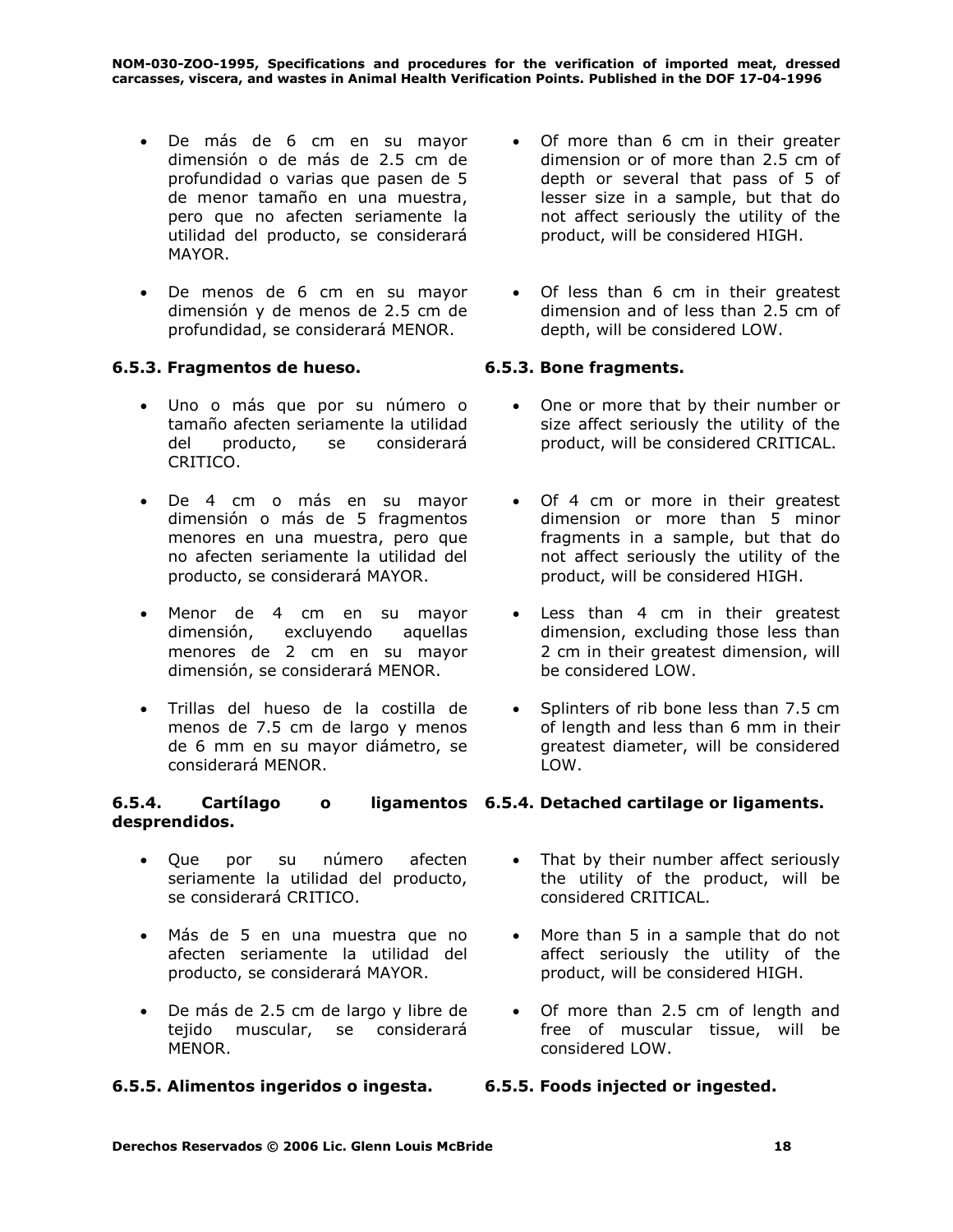- Que cubra un área de más de 1.5 cm en su mayor dimensión, se considerará CRITICO.
- Cuando cubra un área de 1.5 cm o menor en su mayor dimensión, se considerará MAYOR.

• Cualquier cantidad, se considerará CRITICO.

Cualquier materia o cuerpo orgánico o inorgánico que por sí solo o en conjunto pueda causar daño o trastorno, por ejemplo pedazos de metal, vidrio o plástico duro, se considerará CRITICO.

Cualquier materia o cuerpo orgánico o Any material or organic or inorganic body inorgánico que por sí solo o en conjunto pueda causar irritación moderada o trastornos, por ejemplo aceites minerales, óxidos y metales o pedazos de vidrio no punzocortantes, se considerará MAYOR.

- Insectos grandes o relacionados con la insalubridad, así como cualquier otro material que por su número o tamaño afecte seriamente la utilidad del producto, se considerará CRITICO.
- Trozos de madera sin aristas cortantes de 2.5 cm o más de largo, papel o plástico de más de 18 cm de largo, manchas de grasa lubricante, polvo de riel o material similar que cubran un área que exceda en su diámetro mayor a 1.5 cm, así como insectos pequeños no relacionados con la insalubridad y en número mayor de 5, pero que no afecten seriamente la utilidad del producto, se considerará MAYOR.
- Papel o envolturas de plástico de 18 cm o menos, manchas de grasa lubricante, de polvo de riel o material
- That cover an area of more than 1.5 cm in their greatest dimension, will be considered CRITICAL.
- When it covers an area of 1.5 cm or less in their greatest dimension, will be considered HIGH.

# **6.5.6. Materia fecal. 6.5.6. Fecal material.**

• Any quantity, will be considered CRITICAL.

# **6.5.7. Material extraño peligroso. 6.5.7. Dangerous foreign material.**

Any material or organic or inorganic body that by itself or in conjunction can cause damage or disorder, for example, pieces of metal, glass, or hard plastic, will be considered CRITICAL.

that by itself alone or in conjunction can cause moderate irritation or disorders, for example, mineral oils, oxides, and metals or pieces of glass not hole punches, will be considered HIGH.

### **6.5.8. Material extraño no peligroso. 6.5.8. Non hazardous foreign material.**

- Large insects or insects related to disease, as well as any other material that by their number or size affect seriously the utility of the product, will be considered HIGH.
- Slivers of wood with sharp edges of 2.5 cm or longer, paper, or plastic of more than 18 cm in length, stains of lubricating grease, dust from slide rail, or similar material that covers an area that exceeds in their diameter more than 1.5 cm, as well as small insects not related to disease, and in number greater than 5, but that do not affect seriously the utility of the product, will be considered HIGH.
- Paper or plastic wrappings of 18 cm or less, lubricating grease stains, sawdust or similar material that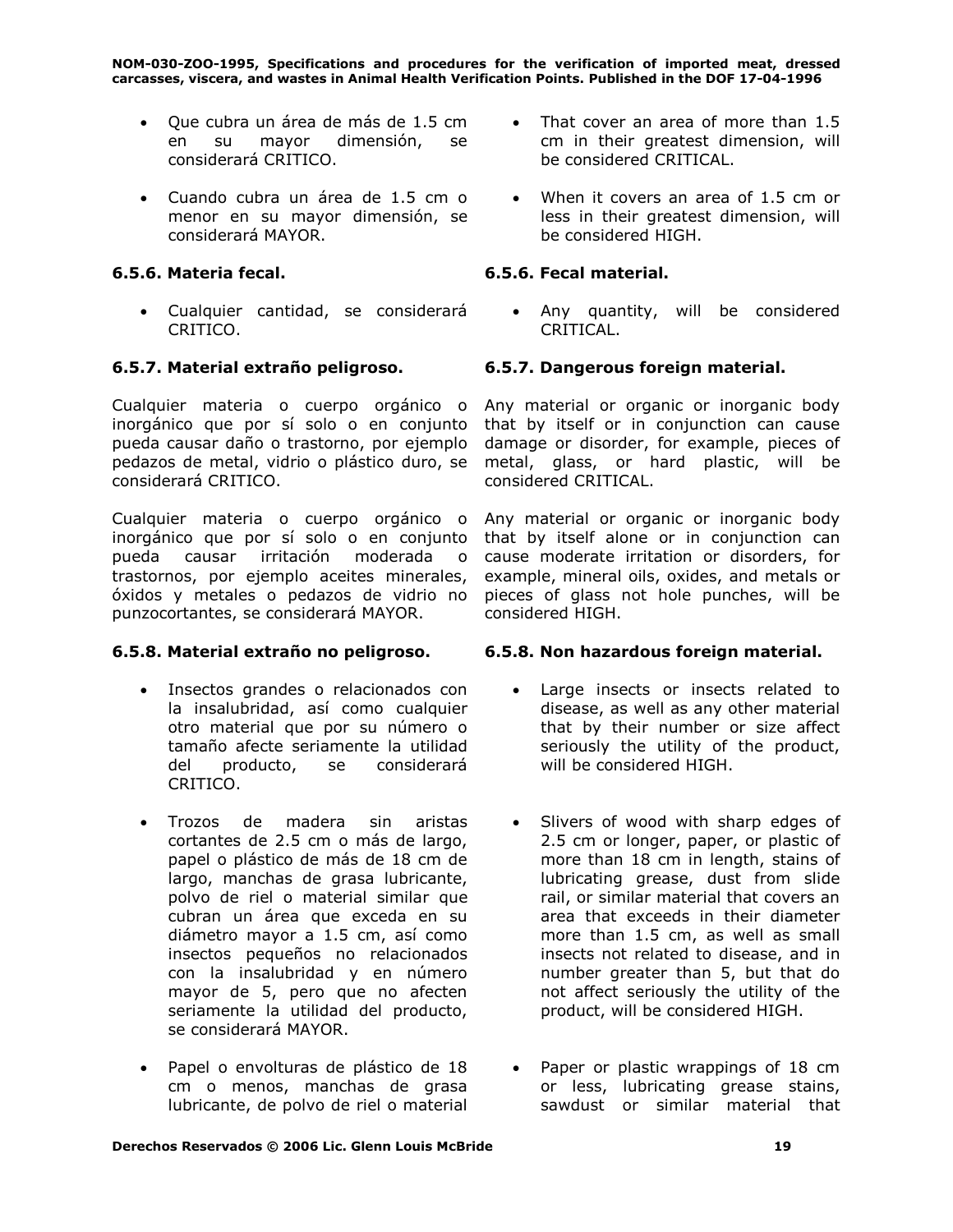similar que cubra un área de 3 mm a 1.5 cm en su diámetro mayor, así como barbillas de pasto que no estén asociadas a procesos inflamatorios, se considerará MENOR.

- En cantidad que afecte seriamente la calidad del producto, se considerará CRITICO.
- Pedazos de piel con o sin pelo o lana de 1.5 cm o más en su diámetro mayor, más de 25 cabos de pelos, más de 5 mechones de pelo, lana o más de 5 plumas en una muestra, siempre y cuando ninguno de los mencionados afecte seriamente la utilidad del producto, se considerará MAYOR.
- Trozos de piel con o sin pelo o lana de menos de 1.5 cm en su diámetro mayor, con un total de 5 a 10 cabos de pelo o lana como máximo, así como plumas en un número menor a 5, se considerará MENOR.

# **6.5.10. Descompuesto. 6.5.10. Decomposition.**

• Cualquier grado detectable organolépticamente se considerará CRITICO.

# **6.5.11. Lesiones patológicas. 6.5.11. Pathological lesions.**

- Cualquier lesión, a excepción de las incluidas en el párrafo siguiente, se considerará CRITICO.
- Cualquier lesión que no haya sido evidente en la inspección *postmortem* y que no afecte seriamente la aceptación del producto, por ejemplo cicatrices o tejido deteriorado, se considerará MAYOR.

# **6.5.12. Manchas o áreas decoloradas. 6.5.12. Stains or discolored areas.**

• Areas mayores o menores pero que por su número afecten seriamente la

covers an area of 3 mm to 1.5 cm in their greatest diameter, as well as blades of grass that are not associated with inflammatory processes, will be considered LOW.

# **6.5.9. Pluma, pelo, lana o piel. 6.5.9. Feather, hair, wool, or hide.**

- In quantity that seriously affects the quality of the product, will be considered HIGH.
- Pieces of hide with or without hair or wool of 1.5 cm or more in their greatest diameter, more than 25 loose hairs, more than 5 locks of hair, wool, or more than 5 feathers in a sample, provided that none of the mentioned items affect seriously the utility of the product, will be considered HIGH.
- Slices of hide with or without hair or wool of less than 1.5 cm in their greatest diameter, with a total of 5 to 10 loose hairs or wool maximum, as well as feathers in a number less than 5, will be considered LOW.

• Any organoleptically detectable degree will be considered CRITICAL.

- Any lesion, with the exception of those included in the following paragraph, will be considered CRITICAL.
- Any lesion that has not been evident in the post mortem inspection and does not affect seriously the acceptance of the product, for example scars, or deteriorated tissue, will be considered HIGH.

• Areas greater or lesser but that by their number affect seriously the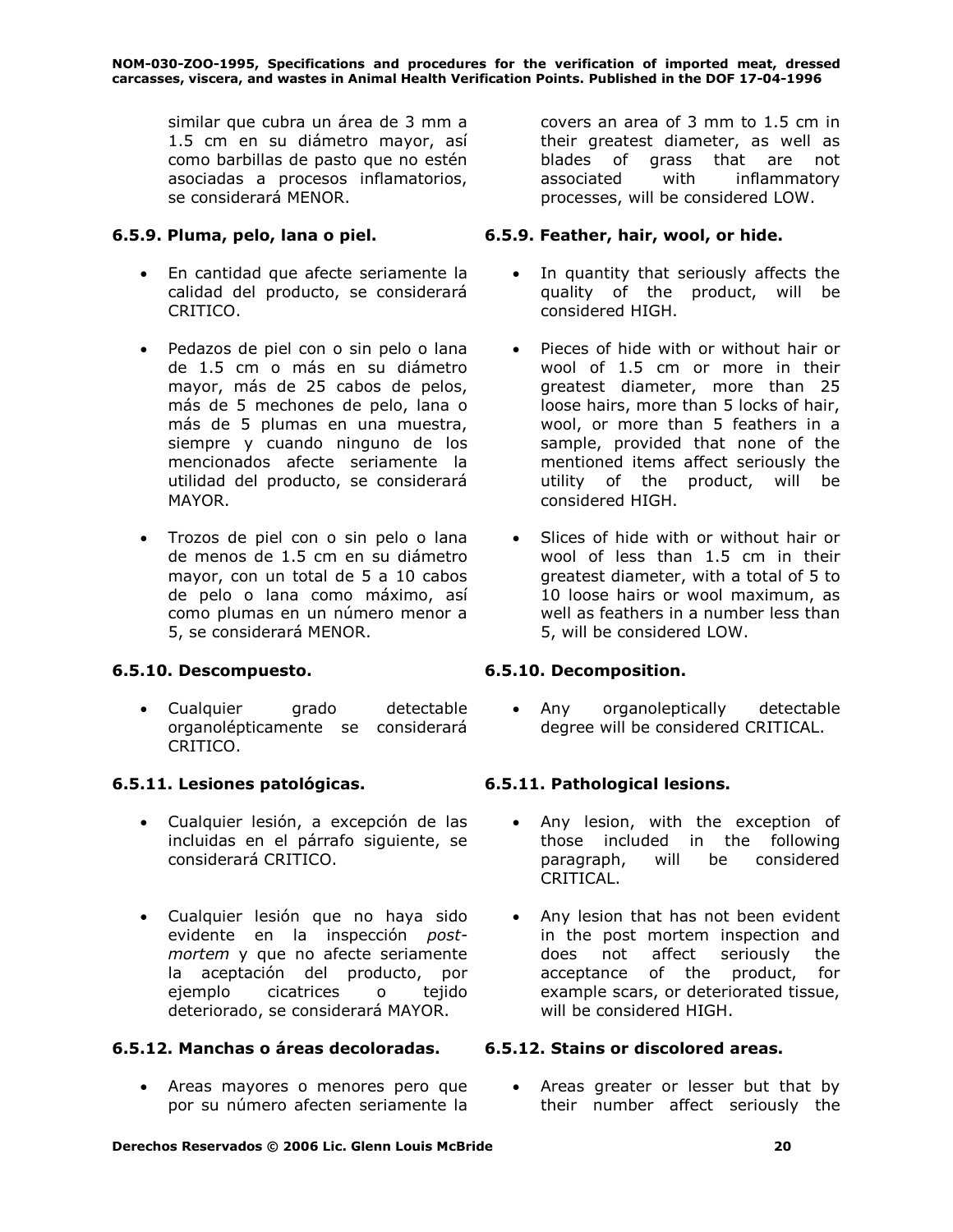utilidad del producto, se considerará CRITICO.

- Que cubran un área de 4.1 a 7 cm en su diámetro mayor, se considerará MAYOR.
- Que cubran un área de 1.5 a 4 cm en su diámetro mayor, se considerará MENOR.

# **6.5.13. Otros defectos. 6.5.13. Other defects.**

- Que individualmente, o en conjunto, afecten seriamente la apariencia o utilidad del producto, se considerará CRITICO.
- Que individualmente, o en conjunto, afecte la utilidad del producto, se considerará MAYOR.
- Que individualmente, o en conjunto, afecte la apariencia del producto pero que no afecte su utilidad, se considerará MENOR.

### **6.6. Criterios para la clasificación de 6.6. Criteria for the classification of defectos en canales.**

# **6.6.1. Defectos MENORES. 6.6.1. Defects LOW.**

- Magulladuras, heridas de más de 5 cm de ancho y 2.5 o menos de profundidad.
- Magulladuras, heridas de 5 cm o menores de ancho y más de 2.5 cm de profundidad.
- Parásitos: un gusano o estado larvario.
- Pelo o lana en corvejón: 11 o más. Hair or wool in hock: 11 or more.
- Pelo o lana en un costado de la canal: de 11 a 25.
- Mechones: 1 o 2, incluida el área del corvejón.
- Cuero de menos de 1.5 cm. Skin of less than 1.5 cm.

utility of the product, will be considered CRITICAL.

- That cover an area of 4.1 to 7 cm in their greatest diameter, will be considered HIGH.
- That cover an area of 1.5 cm to 4 cm in their greatest diameter, will be considered LOW.

- That individually, or in conjunction affect seriously the appearance or utility of the product, will be considered CRITICAL.
- That individually, or in conjunction affect the utility of the product will be considered HIGH.
- That individually, or in conjunction, affect the appearance of the product but that do not affect their utility, will be considered LOW.

# **defects in dressed carcasses.**

- Bruises, injuries of more than 5 cm wide and 2.5 or less of depth.
- Bruises, injuries of 5 cm or less in width and more than 2.5 cm in depth.
- Parasites: one worm or larva.
- 
- Hair or wool in a side of the dressed carcass of 11 to 25.
- Locks: 1 or 2, including the area of the hock.
-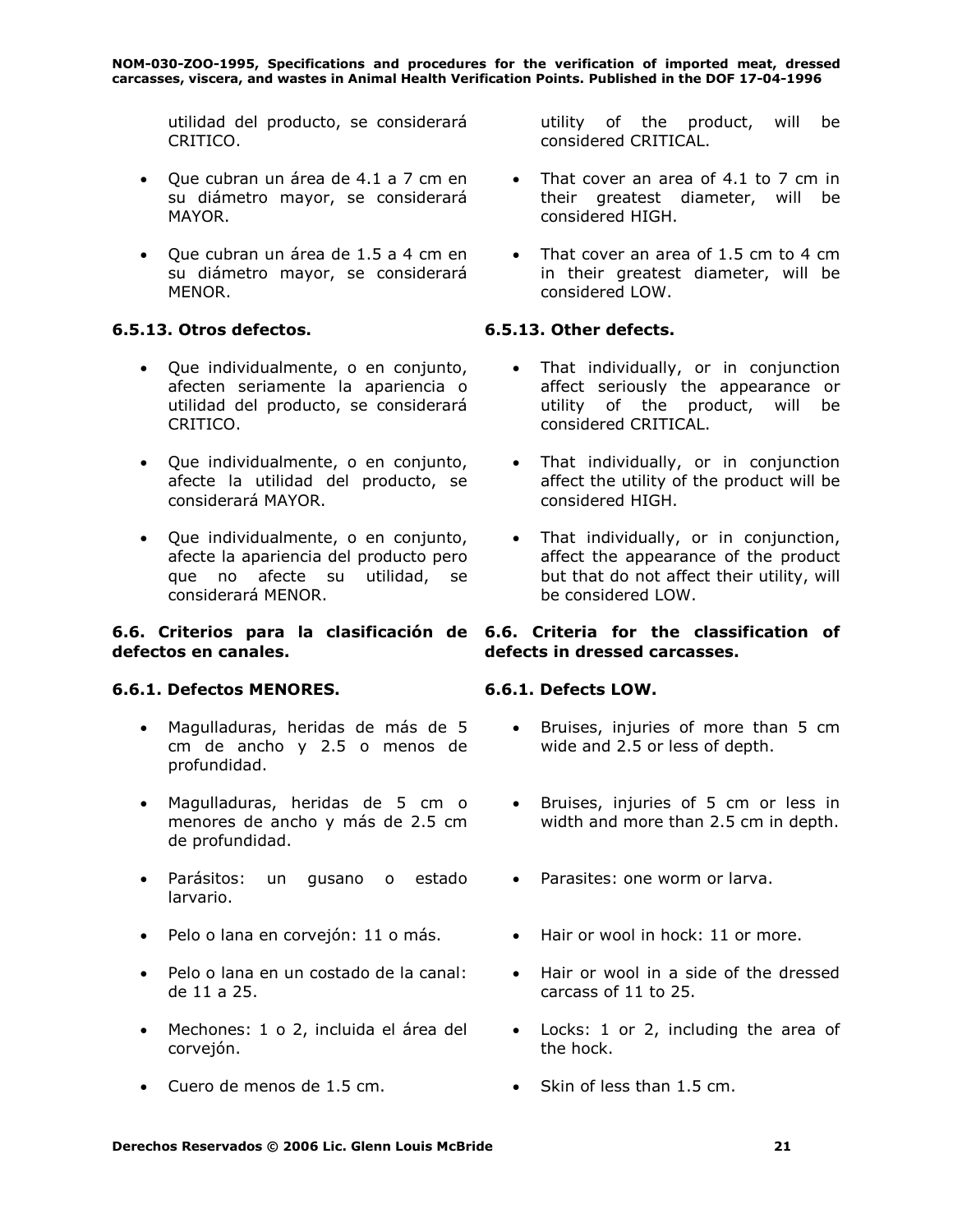- Aceite, grasa lubricante: manchas de menos de 5 cm, incluyendo gotas o estrías en el corvejón.
- Polvo del riel o similar: una mancha que cubra un área entre 3 mm a 1.5 cm. en su mayor diámetro.
- 
- Piezas inapropiadamente trimeadas, coágulos grandes en heridas, etc.

# **6.6.2. Defectos MAYORES. 6.6.2. Defects HIGH.**

- Magulladuras o heridas de más de 5 cm de ancho y más de 2.5 cm de profundidad.
- Parásitos: de 2 a 3 gusanos o estados larvarios.
- Pelo en un costado de la canal: de 26 a 50.
- Mechones: de 3 a 4, incluida el área del corvejón.
- Cuero: de 1.5 a 7.5 cm. Hide: of 1.5 to 7.5 cm.
- Aceite o grasa lubricante: manchas de 5 cm o más.
- Polvo del riel o similar: una mancha que cubra un área que exceda en su mayor diámetro 1.5 cm.
- 

### **6.6.3. Defectos CRITICOS. 6.6.3. Defects CRITICAL.**

- Parásitos: 4 o más gusanos o estados larvarios.
- Pelos o lana en un costado de la canal: 51 o más.
- Mechones: 5 o más, incluida el área del corvejón.
- Cuero: de más de 7.5 cm. Hide: of less than 7.5 cm.
- Oil, lubricating grease: stains of less than 5 cm, including drops or stretch marks in the hock.
- Dust of the slide rail or similar: a stain that covers an area between 3 mm to 1.5 cm in their greatest diameter.
- Defectos de aliño: de 0.5 a 5 cm. Defects of dressing: of 0.5 to 5 cm.
	- Pieces inappropriately trimmed, large blood clots in wounds, etc.

- Bruises or wounds of more than 5 cm wide and more than 2.5 cm of depth.
- Parasites: of 2 to 3 worms or larvae.
- Hair in a side of a dressed carcass: of 26 to 50.
- Locks: of 3 to 4, including the area of the hock.
- 
- Oil or lubricating grease: stains of 5 cm or more.
- Dust of the slide rail or similar: a stain that covers an area that exceeds in their greatest diameter 1.5 cm.
- Defectos de aliño: de 5 a 10 cm. Defects of dressing: of 5 to 10 cm.

- Parasites: 4 or more worms or larvae.
- Hair or wool in a side of the dressed carcass: 51 or more.
- Locks: 5 or more, including the area of the hock.
-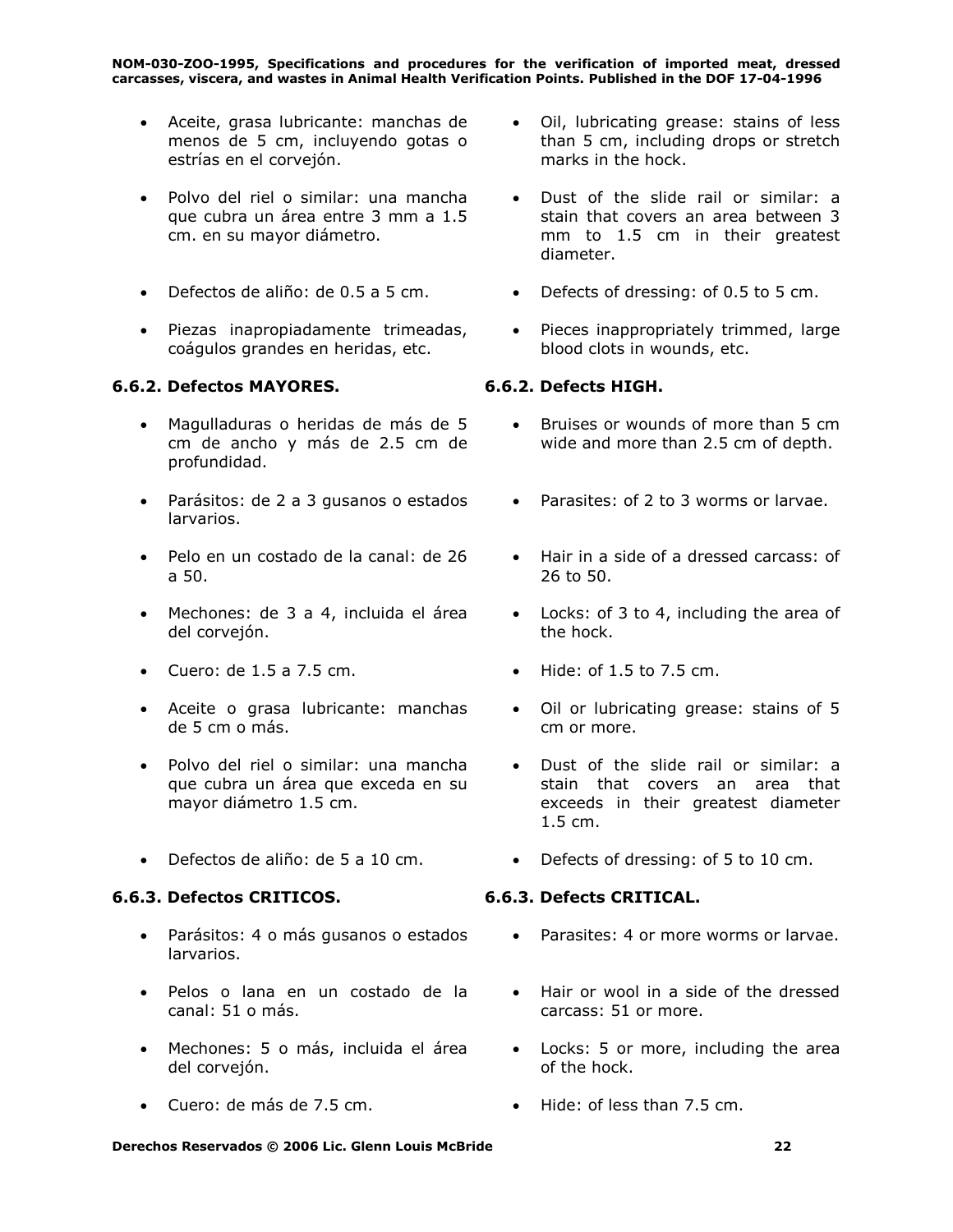- 
- 

6.7. Los grupos de compuestos probados, tejidos analizados y metodología utilizada, serán de acuerdo a lo especificado en la NOM-004-ZOO-1994, denominada Control de residuos tóxicos en carne, grasa, hígado y riñón de bovinos, equinos, porcinos y ovinos.

### **7. Rechazos 7. Rejects**

7.1. El embarque será rechazado si la 7.1. The shipment will be rejected if the documentación tiene irregularidades, errores o está incompleta.

7.2. Se rechazarán las cajas que no estén 7.2. The boxes will be rejected that are not identificadas de acuerdo a la documentación identified according to the documentation y a lo señalado en esta Norma.

7.3. Se rechazarán los embarques que 7.3. The shipments will be rejected that presenten defectos críticos o menores de present critical defects or less according to acuerdo a los cuadros de los puntos 5.4.6. y the tables of the points 5.4.6. and 5.7.2. 5.7.2.

7.4. Si en el segundo embarque de la misma 7.4. If in the second shipment from the planta se detectan residuos tóxicos positivos, se rechazará el producto retenido en el punto de entrada al país.

7.5. Independientemente de la fase en que 7.5. Independently of the phase in which an se encuentra una planta aprobada, en los casos de rechazo de producto por segunda vez de residuo tóxico positivo o dos embarques rechazados por defectos críticos, se procederá a la cancelación de la aprobación de la planta de origen.

7.6. En caso de ser rechazada la importación de algún lote de producto, la documentación y el producto serán sellados con la leyenda "Rechazado".

### **8. Sanciones 8. Sanctions**

El incumplimiento a las disposiciones contenidas en esta Norma, se sancionará conforme a la Ley Federal de Sanidad Animal y la Ley Federal sobre Metrología y Law on Animal Health and the Federal Law Normalización.

- Defectos de aliño: de más de 10 cm. Defects of dressing: of more than 10 cm.
- Abscesos o tejido necrótico. Abscesses or necrotic tissue.

6.7. The groups of tested compounds, analyzed tissues, and methodology utilized, will be according to that specified in the NOM-004-ZOO-1994, called Control of toxic wastes in meat, fat, liver, and kidney of cattle, horses, pigs, and sheep.

documentation has irregularities, errors, or is incomplete.

and that stipulated in this Standard.

same plant positive toxic wastes are detected, the product retained in the point of entry to the country will be rejected.

approved plant is in, in the cases of rejection of product for the second time of positive toxic waste or two shipments rejected for critical defects, the cancellation of the approval of the plant of origin will proceed.

7.6. In the event of the importation of any lot of a product being rejected, the documentation and the product will be sealed with the legend "Rejected."

noncompliance to the provisions contained in this Standard, will be sanctioned in conformity with the Federal on Metrology and Standardization.